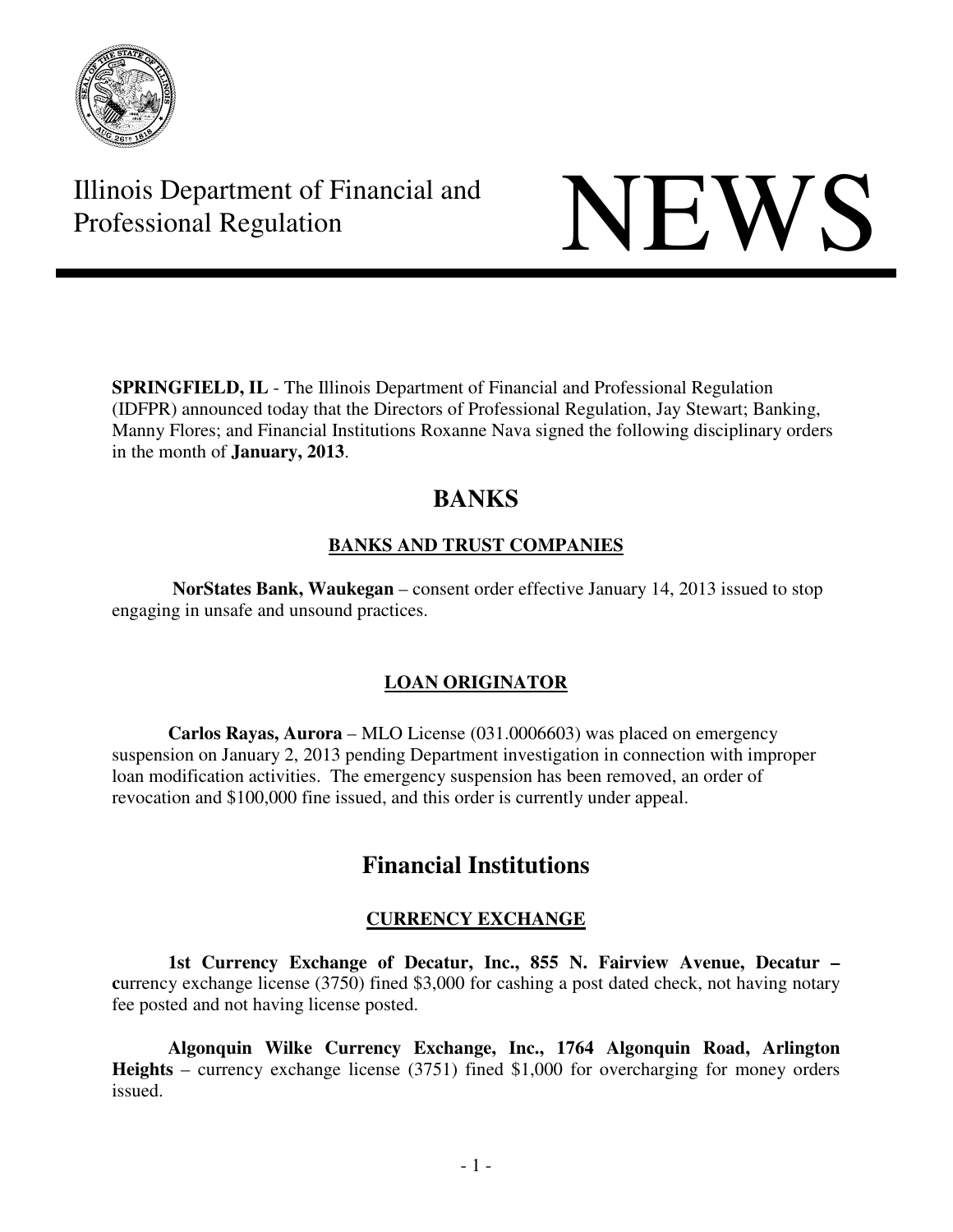**Harlem & Roosevelt Currency Exchange, Inc., 7207 W. Roosevelt Road, Forest Park** – currency exchange lcense (3691) fined \$2,000 for failure to maintain the statutorily required minimum net worth.

 **PLS Check Cashers, 1431 W. Obama Drive, Calumet Park** - currency exchange license (3864) fined \$2,000 for failure to have their renewal certificate posted.

#### **CONSUMER CREDIT**

 **A Plus Title Loans, Inc., Franklin Park** – CILA license (3621) fined \$1,200 for the following violation: The loan document or other legal instrument contains blanks.

 **A Plus Title Loans, Inc., Des Plaines** – PLRA license (1754) fined \$4,000 for the following violations: Lender did not input accurate information into the database to determine if the obligor was eligible for a loan. Lender did not verify that the loan was permissible. Lender did not properly enter loan(s) into the database on the day made.

 **A Plus Title Loans, Inc., Des Plaines** – CILA license (3550) fined \$7,225 for the following violations: Repossession file does not contain a copy of the condition of the collateral at the time of repossession. Lender did not enter into the database that the borrower's loan was paid in full or cancelled on the transaction occurred. Licensee did not properly update the state database with the required information on the day the transaction or event occurred.

 **America's Financial Choice, Inc., Litchfield** – PLRA license (1798) fined \$23,450 for the following violations: The loan contract does not state the interest rate, agreed upon by the licensee and the borrower that the licensee charges, contracts for, and receives upon the principal amount. Lender did not have a ready supply of payday loan pamphlets to provide to borrowers. Lender did not properly enter loan(s) into the database on the day made.

 **America's Financial Choice, Inc., Mattoon** – PLRA license (1793) fined \$6,050 for the following violations: The loan contract does not state the interest rate, agreed upon by the licensee and the borrower that the licensee charges, contracts for, and receives upon the principal amount. Lender did not have ready supply of payday loan pamphlets to provide to borrowers. Licensee did not properly update state database with the required information on the day the transaction or event occurred.

 **America's Financial Choice, Inc., Centralia –** PLRA license (1795) fined \$35,000 for the following violations: The loan contract does not state the interest rate, agreed upon by the licensee and the borrower that the licensee charges, contracts for, and receives upon the principal amount. Lender did not input accurate information into the database to determine if the obligor was eligible for a loan. Lender did not properly enter loan(s) into the database on the day made.

 **Ardmore Finance Corporation, Madison** - CILA license (2874) fined for \$1,000 for the following violation: Lender made a small consumer loan to a consumer for which the total of all payments to be made in any month on the loan exceeds 22.5% of the consumer's gross monthly income.

 **Americash Loans, LLC, Chicago** –PLRA license 1712) fined \$2,400 for the following violations: Lender did not enter into the database that the borrower's transaction was paid in full or cancelled on the day the transaction was made. Official loan documentation was not the required type for a payday loan or was not for income for the 30 days preceding the loan.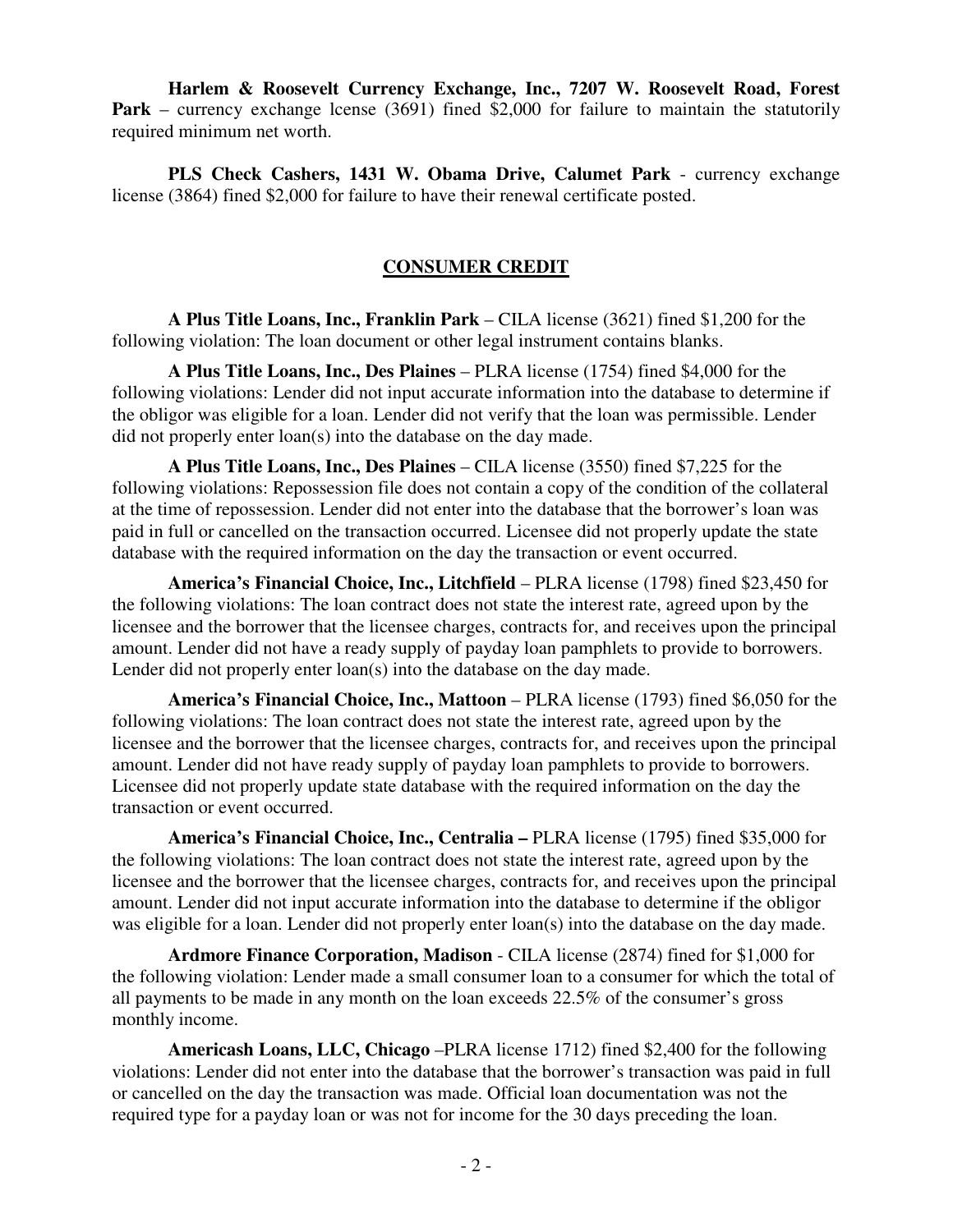Lender charged more than \$15.50 per \$100 on the initial principle balance and/or on the principle balances scheduled to be outstanding during any installment period on an Installment Payday loan.

 **Americash Loans, LLC, Springfield** – PLRA license (1709) fined \$1,450 for the following violations: The annual percentage rate is not accurately disclosed. Lender charged more than \$15.50 per \$100 on the initial principle balance and/or on the principle balances scheduled to be outstanding during any installment period on an Installment Payday loan.

 **Advance America, Cash Advance Centers of IL, Inc., Mundelein** – PLRA license (1030) fined \$1,000 for the following violation: Improper simple interest calculation.

**Advance America, Cash Advance Centers of IL, Inc., Niles – PLRA license (1278)** fined \$2,525 for the following violations: Lender did not input accurate information into the database to determine if the obligor was eligible for a loan. Official income documentation was not the required type for a payday loan or was not for income for the 30 days preceding the loan. Executed copy of paid contract or other legal document retained in file but not stamped "PAID IN FULL" or equivalent.

 **Advance America, Cash Advance Centers of IL, Inc., Loves Park –** PLRA license (1022) fined \$1,000 for the following violation: Improper simple interest calculations.

**Advance America, Cash Advance Centers of IL, Inc., Rockford - PLRA license** (1023) fined \$1,000 for the following violation Lender did not obtain any official documentation of the borrower's income before making a payday or title-secured loan.

 **Advance America, Cash Advance Centers of IL, Inc., Springfield** – PLRA license (1036) fined \$2,000 for the following violations: Lender did not obtain official documentation of the borrower's income before making a payday or title-secured loan. Lender made an installment payday and payday loan exceeding 22.5% of the obligor's gross monthly income.

**Advance America, Cash Advance Centers of IL, Inc., Chicago – PLRA license (1019)** fined \$2,000 for the following violation: Lender did not input accurate information into the database to determine if the obligor was eligible for a loan.

**Buckeye Check Cashing of Illinois, LLC, Chicago** – PLRA license (1813) fined \$4,000 for the following violation: Lender made an installment payday loan exceeding 22.5% of the obligor's gross monthly income or lender made a payday loan exceeding 25% of the obligor's gross monthly income.

 **Capital Solutions Investments II, Inc., Chicago** – CILA license (2855) fined \$3,475 for the following violations: Security is not properly disclosed. Original documents, or approved equivalent, not cancelled or returned following payoff. Interest or account handling charge rebate is insufficient.

 **Cash Direct, Inc., Oak Lawn –** CILA license (3464) fined \$2,350 for the following violations: Licensed location is not maintaining posted hours. Licensed location did not prominently display the license or renewal certificate. The licensed location does not maintain a complete permanent file.

 **Check Into Cash of Illinois, LLC, Joliet** – PLRA license (1205) fined \$2,400 for the following violations: Improper simple interest calculations. Evidence of a signed or acknowledged truth-in lending disclosure is not in the file of original papers. Official income documentation was not the required type for a payday loan or was not the income for the 30 days preceding the loan.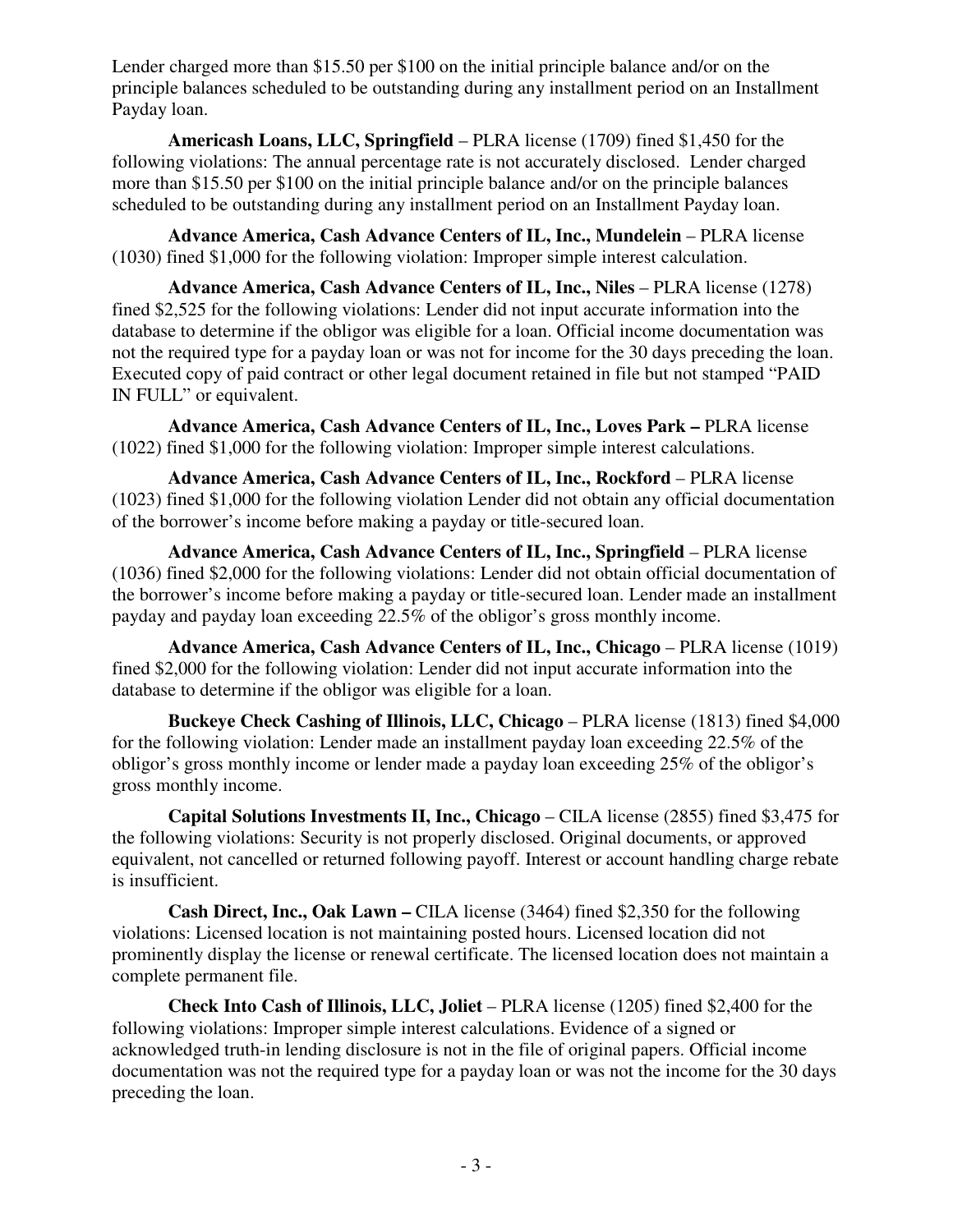**Check Into Cash of Illinois, LLC, Chicago** – PLRA license (121)5 fined \$3,400 for the following violations: Lender did not input accurate information into the database to determine if the obligor was eligible for a loan. Lender did not enter into the database that the borrower's loan was paid in full or cancelled on the day the transaction was made. Loans over 25% of the borrower's income. Lender made a payday loan resulting in the borrower having a combined outstanding payday loan principal balances greater than 25% of borrower's gross monthly income.

 **Check Into Cash of Illinois, LLC, Round Lake Beach** – PLRA license (1219) fined \$1,000 for the following violation: Improper simple interest calculations.

 **Cit Financial USA, Inc., Livingston, NJ –** sales finance license (882) fined \$4,225 for the following violations: A legal instrument taken in connection with the loan does not bear the loan/transaction number. The payment record for a simple interest loan does not show the amount and date of each payment of principle and interest, the principle balance due, the date to which interest is paid or itemize other charges collected. Executed copy of paid contract or other legal document retained in file but not stamped "PAID IN FULL" or equivalent.

 **CLT Financial, Inc., Romeoville** – CILA license (3194) fined \$4,800 for the following violations: Original documents or approved equivalent, not cancelled or returned following payoff. Documentation is not in file to indicate lien was released or title was returned to the borrower on the title-secured loan within 24 hours or 5 days if paid by check. Lender did not input accurate information into the database to determine if the obligor was eligible for a loan.

 **CLT Financial, Inc., Romeoville** – PLRA license (1831) fined \$39,775 for the following violations: The loan contract does not state the interest rate, agreed upon by the licensee and the borrower, that the licensee charges, contracts for, and receives upon the principal amount. Improper simple interest calculations. Lender did not input accurate information into the database to determine if the obligor was eligible for a loan.

 **CMK Investments, Inc., Wood Dale** – CILA license (3163) fined \$9,500 for the following violations: Security is not properly disclosed. Licensee charged a fee not allowed.  $(2^{nd})$ The loan contract does not accurately disclose the schedule of payments or the total of payments.

 **Cottonwood Financial Illinois, LLC, Crystal Lake** – CILA license (3443) fined \$10,175 for the following violations: Lender did not enter into the database that the borrower's loan was paid in full or cancelled on the day the transaction was made. Title-secured loan is not repayable in weekly, bi-weekly, semi-monthly, or monthly installments. Executed copy of paid contract or other legal document retained in file but not stamped "PAID IN FULL" or equivalent.

 **Cottonwood Financial Illinois, LLC, Perkin** – CILA license (3387) fined \$12,325 for the following violations: The file of original papers for the loan is not properly maintained. Original documents, or approved equivalent, not cancelled or returned following payoff. Titlesecured loan is not repayable in weekly, bi-weekly, semi-monthly, or monthly installments.

 **Cottonwood Financial Illinois, LLC, Belvidere** – CILA license (3386) fined \$18,000 for the following violations: Lender did not input accurate information into the database to determine if the obligor was eligible for a loan. Lender did not verify that the loan was permissible. Title-secured loan is not repayable in weekly, bi-weekly, semi-monthly, or monthly installments.

 **Cottonwood Financial Illinois, LLC, Belvidere** – CILA license (3398) fined \$17,350 for the following violation: The loan document or other legal instrument contains blanks. Lender did not input accurate information into the database to determine if the obligor was eligible for a loan. Title-secured loan is not repayable in weekly, bi-weekly, semi-monthly, or monthly installments.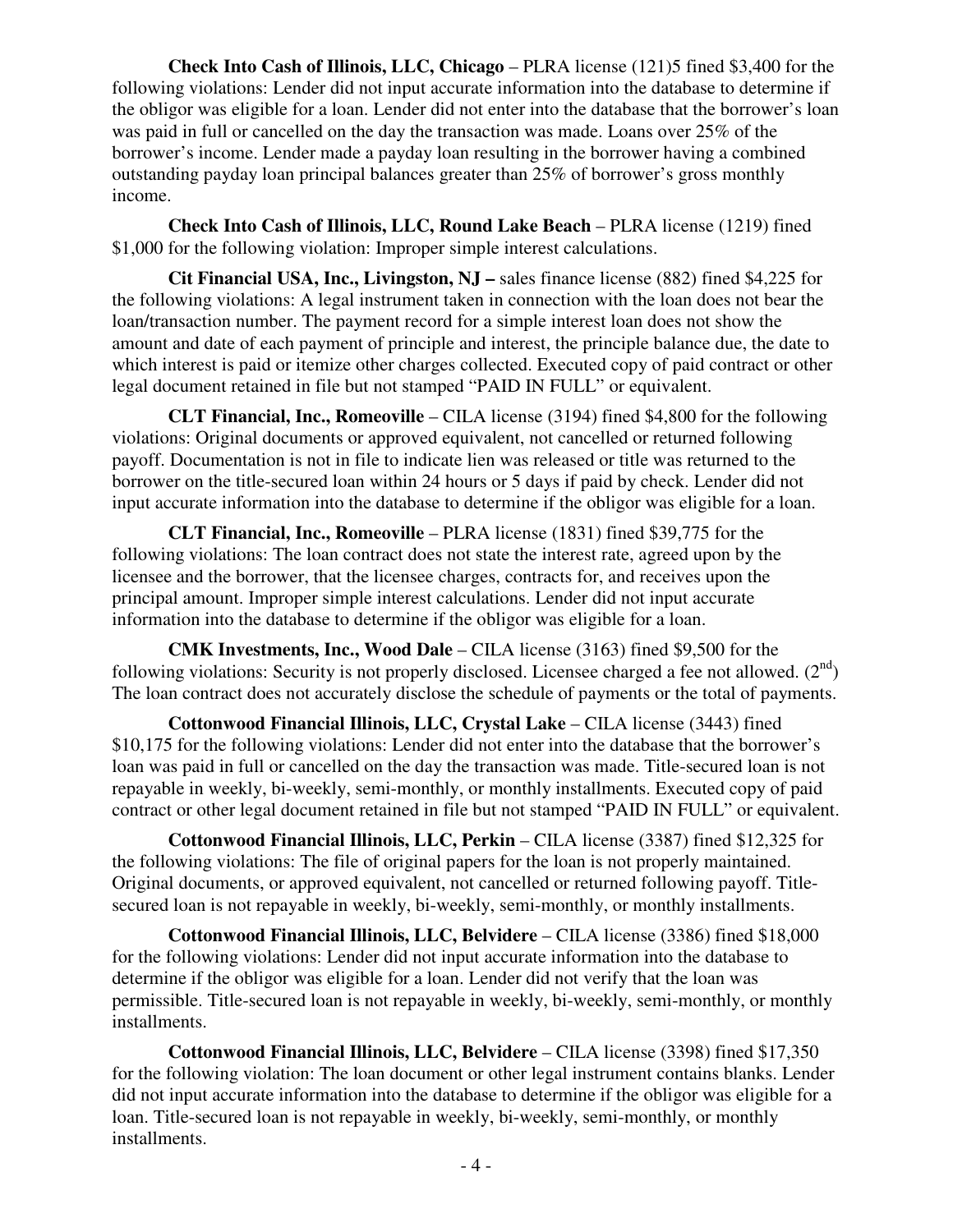**Cottonwood Financial Illinois, LLC, East Peoria – CILA license (3364) fined \$18,050** for the following violations: The file of original papers for the loan is not properly maintained. Lender makes title-secured loans but does not have a supply of the pamphlets describing the availability of debt management services and the obligor's rights and responsibilities. Titlesecured loan is not repayable in weekly, bi-weekly, semi-monthly, or monthly installment.

 **Courtesy Loans of Illinois, LLC, Rantoul** – CILA license (2956) fined \$4,000 for the following violations: Interest or account handling charge rebate is insufficient. Lender did not input information into the database within 90 days after making a Small consumer loan. . Lender made a small consumer loan to a consumer for which the total of all payments to be made in any month on the loan exceeds 22.5% of the consumer's gross monthly income.

 **CQC, Inc., Carbondale** – CILA license (1360) fined \$2,000 for the following violations: Lender made a title-secured loan with a scheduled monthly payment exceeding 50% of the obligor's gross monthly income. Lender did not input accurate information into the database to determine if the obligor was eligible for a loan.

**Devon Financial Services, Inc., Chicago** – PLRA license (1495) fined \$9,000 for the following violations: Lender did not input accurate information into the database to determine if the obligor was eligible for a loan. Lender charged more than \$15.50 per \$100 on the initial principle balance and/or on the principle balances scheduled to be outstanding during any installment period on an Installment Payday loan.

**Devon Financial Services, Inc., Chicago** – PLRA license (1668) fined \$ 8,150 for the following violations: Lender did not input accurate information into the database to determine if the obligor was eligible for a loan. Lender did not enter into the database that the borrower's loan was paid in full or cancelled on the day the transaction was made. Lender charged more than \$15.50 per \$100 on the initial principle balance and/or on the principle balances scheduled to be outstanding during any installment period on an Installment Payday loan.

 **Franklin Capital Corporation, Salt Lake City, UT** – sales finance license (1175) fined \$9,975 for the following violations: Improper simple interest calculations. Original documents, or approved equivalent, not cancelled or returned following payoff. Security is not released.

 **Fresh Start Corporation, Gig Harbor, WA**– CILA license (3195) fined \$2,000 for the following violation: Licensee did not maintain a positive net worth or a minimum of \$30,000.

**Great Lakes Specialty Finance, Inc., Bensenville** – PLRA license (1137) fined \$1,150 for the following violations: Lender did not enter into the database that the borrower's loan was paid in full or cancelled on the day the transaction was made. Lender made an installment payday loan exceeding 22.5% of the obligor's gross monthly income or lender made a payday loan exceeding 25% of the obligor's gross monthly income.

 **Great Lakes Specialty Finance, Inc., Harrisburg** – PLRA license (1092) fined \$2,975 for the following violations: Original documents, or approved equivalent, not cancelled or returned following payoff. Lender did not input accurate information into the database to determine if the obligor was eligible for a loan. Lender did not enter into the database that the borrower's loan was paid in full or cancelled on the day the transaction was made.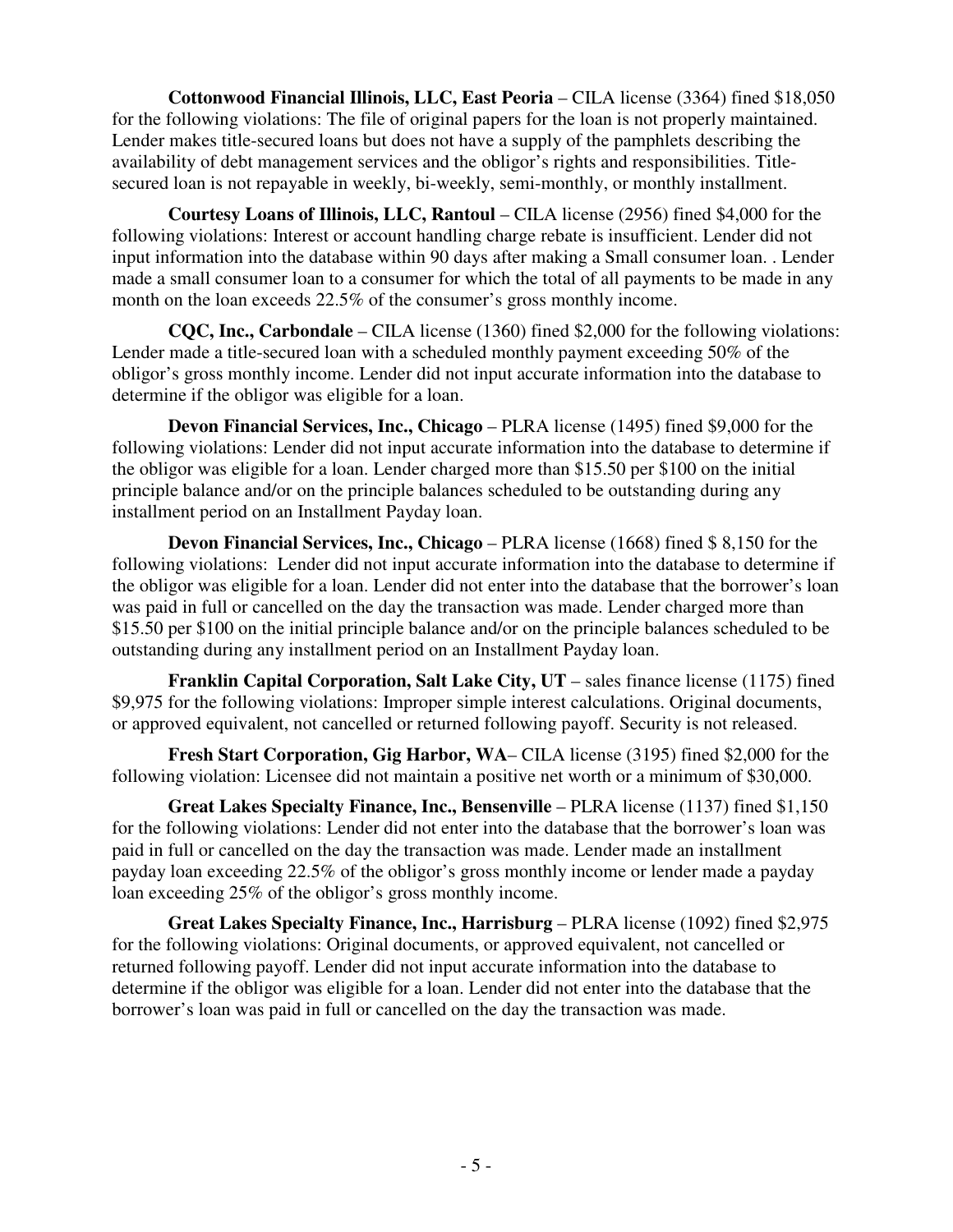**Great Lakes Specialty Finance, Inc., Chicago** – PLRA license (1105) fined \$10,300 for the following violations: Original documents or approved equivalent not cancelled or returned following payoff. Lender did not input accurate information into the database to determine if the obligor was eligible for a loan. Lender made an installment payday loan exceeding 22.5% of the obligor's gross monthly income or lender made a payday loan exceeding 25% of the obligor's gross monthly income.

 **Great Lakes Specialty Finance, Inc., Round Lake Beach** – PLRA license (1079) fined \$2,025 for the following violations: Lender did not properly enter loan(s) into the database on the day made. Executed copy of paid contract or other legal document retained in file but not stamped "PAID IN FULL" or equivalent.

 **Great Lakes Specialty Finance, Inc., Moline** – PLRA license (1117) fined \$1,475 for the following violations: Original documents, or approved equivalent, not cancelled or returned following payoff. Lender did not enter into the database that the borrower's loan was paid in full or cancelled on the day the transaction was made. Lender made an installment payday loan exceeding 22.5% of the obligor's gross monthly income or lender made a payday loan exceeding 25% of the obligor's gross monthly income.

 **Great Lakes Specialty Finance, Inc., Chicago**– PLRA license (1130) fined \$2,250 for the following violations: Lender did not input accurate information into the database to determine if the obligor was eligible for a loan. Official income documentation was not the required type for a payday loan or was not for income for the 30 days preceding the loan. Lender made an installment payday loan exceeding 22.5% of the obligor's gross monthly income or Lender made a payday loan exceeding 25% of the obligor's gross monthly.

**Heights Finance Corporation, Joliet** – CILA/sale finance license (3615) fined \$1,175 for the following violations: A legal instrument taken in connection with the loan does not bear the loan/transaction number. Improper simple interest calculations. Security is not released.

 **Illinois Title Loans, Inc., Springfield** – CILA license (1785) fined \$11,500 for the following violations: The loan document or other legal instrument contains blanks. Lender made a title-secured loan with scheduled monthly payments exceeding 50% of the obligor's gross monthly income. Title-secured lender did not obtain borrower's most recent income documentation available at the time the loan was made.

 **Illinois Title Loans, Inc., McHenry** – CILA license (2889) fined \$3,000 for the following violations: Lender did not input accurate information into the database to determine if the obligor was eligible for a loan. Lender did not obtain any official documentation of the borrower's income before making a payday or title-secured loan.

 **Illinois Title Loans, Inc., Alsip**– CILA license (1992) fined \$15,000 for the following violations: Lender made a title-secured loan with scheduled monthly payments exceeding 50% of the obligor's gross monthly income. Lender did not input accurate information into the database to determine if the obligor was eligible for a loan. Lender did not obtain any official documentation of the borrower's income before making a payday or title-secured loan.

 **Illinois Title Loans, Inc., Dolton** – CILA license (1976) fined \$3,575 for the following violations: The loan register or transaction register is not properly maintained. Lender did not take immediate possession of the original title registered to the borrower(s) on the title-secured loan. Lender did not obtain any official documentation of the borrower's income before making a payday or title-secured loan.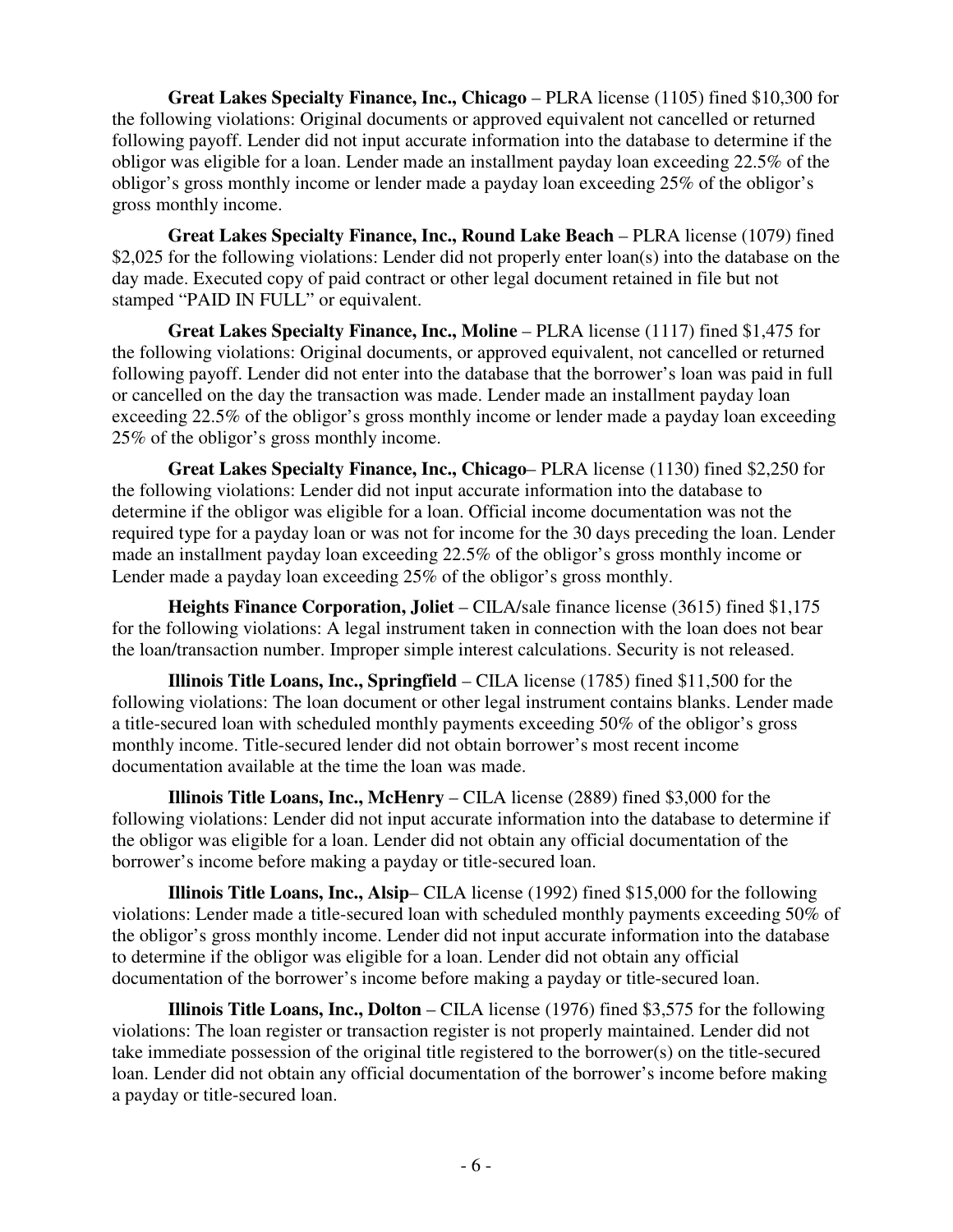**Illinois Title Loans, Inc., Burbank** – CILA license (1774) fined \$4,575 for the following violations: The loan document or other legal instrument contains blanks. Lender did not input accurate information into database to determine if the obligor was eligible for a loan. Executed copy of paid contract or other legal document retained in file but not stamped "PAID IN FULL" or equivalent.

 **Illinois Title Loans, Inc., Springfield** – PLRA license (1461) fined \$17,200 for the following violations: Lender did not input accurate information into the database to determine if the obligor was eligible for a loan. Lender did not obtain any official documentation of the borrower's income before making a payday or title-secured loan. The payday loan agreement does not state 'you cannot be prosecuted in criminal court to collect this loan.' Or it is not properly sized or located.

 **Illinois Title Loans, Inc., Dolton**– PLRA license (1435) fined \$1,825 for the following violations: Lender did not input accurate information into database to determine if the obligor was eligible for a loan. Official income documentation was not the required type for a payday loan or was not for income for the 30 days preceding the loan. Security is not released.

 **Illinois Title Loans, Inc., Lansing** – PLRA license (1462) fined \$2,725 for the following violations: Lender did not input accurate information into the database to determine if the obligor was eligible for a loan. For producing loans over 25% of borrower's income. Lender made a payday loan resulting in borrower having combined outstanding payday loan principal balances greater than 25% of borrower's gross monthly income. Security is not released.

**Illinois UAC Corporation, Franklin Park** – sales finance license #1368 fined \$2,600 for the following violations: The licensed location does not maintain a complete permanent file. The licensee is illegally taking Power of Attorney. The loan contract does not accurately disclose the schedule of payments or the total of payments.

 **JEL Enterprises Corp., Villa Park** – PLRA license # 1749 fined \$1,925 for the following violations: The annual percentage rate is not accurately disclosed. Improper simple interest calculations. The first installment period is excessively longer than the remaining period.

**Magic Cash, Inc., Anna** – CILA license # 2189 fined \$9,000 for the following violations: Lender did not obtain borrower's most recent income documentation available at the time the loan was made. Lender did not obtain any official documentation of the borrower's income before making a Small consumer loan. Lender made a small consumer loan to a consumer for which the total of all payments to be made in any month on the loan exceeds 22.5% of the consumer's gross monthly income.

 **Midwest Title Loan, Inc., Bloomington** – CILA license # 1799 fined \$1,500 for the following violation: Licensee did not properly update the state database with the required information on the day the transaction or event occurred.

 **Midwest Title Loan, Inc., Loves Park** – CILA license # 1846 fined \$3,000 for the following violation: Lender did not input accurate information into the database to determine if the obligor was eligible for a loan.

 **Midwest Title Loan, Inc., Villa Park** – CILA license (3605) fined \$1,000 for the following violation: Licensee did not follow required procedures when ceasing operations, closing business, or filing for bankruptcy.

 **Midwest Title Loan, Inc., Bourbonnais** – CILA license (2611) fined \$3,100 for the following violations: Licensee Original documents, or approved equivalent, not cancelled or returned following payoff. Lender did not input accurate information into the database to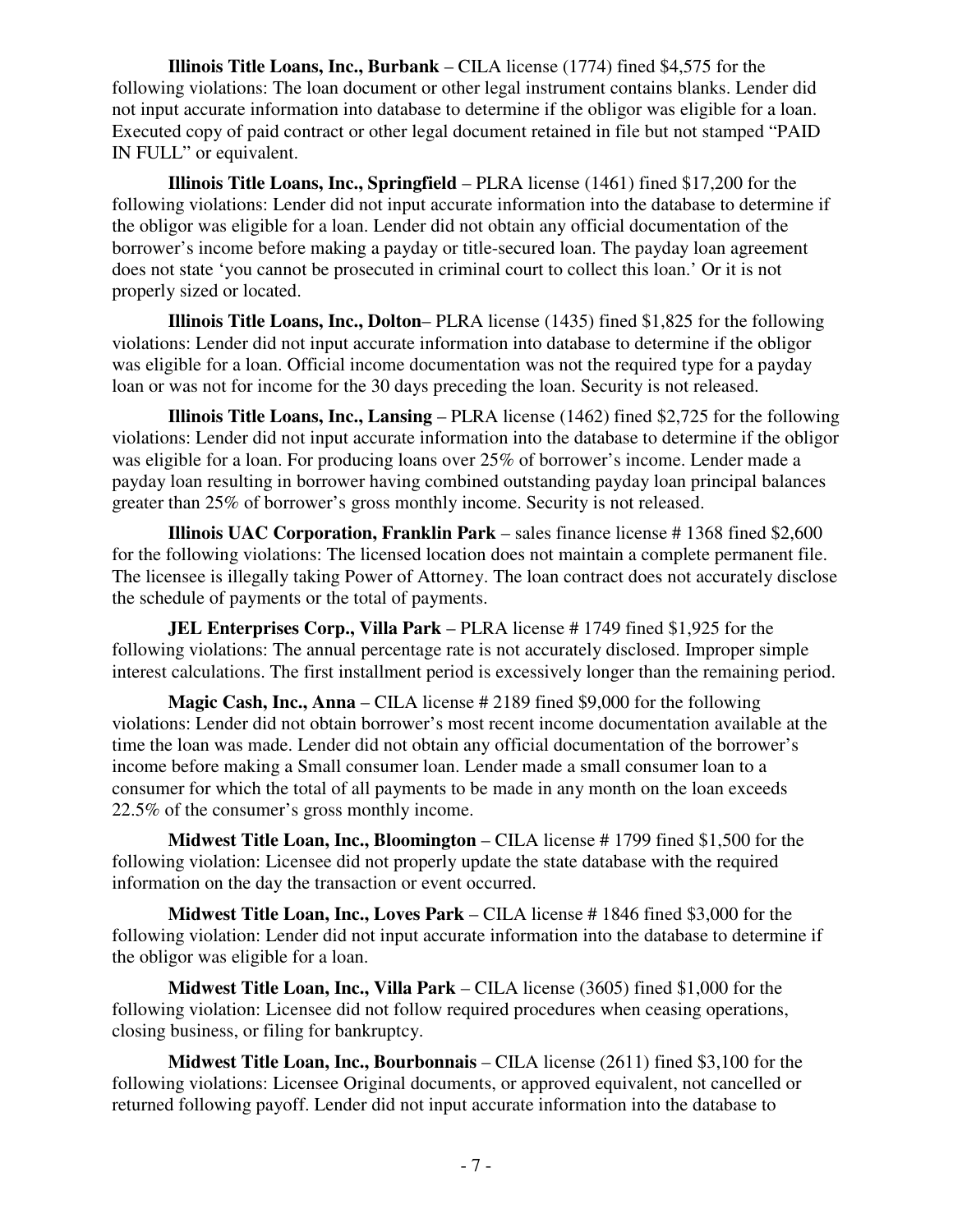determine if the obligor was eligible for a loan. Licensee did not properly update the state database with the required information on the day the transaction or event occurred.

 **QuickClick Loans, LLC, Alpharetta** – CILA license # 3170 fined \$20,000 for the following violation: Lender did not input information into the database within 90 days after making a Small consumer loan.

 **Settlement Funding of Southern Illinois, LLC, Belleville** – CILA license # 3537 fined \$2,000 for the following violation: Licensee did not maintain a positive net worth of a minimum of \$30,000.

 **SFC of Illinois, L.P., Morris** – CILA license (3189) fined \$2,750 for the following violations: Licensed location does not maintain a complete permanent file. Original documents, or approved equivalent, not cancelled or returned following payoff. Interest or account handling charge rebate is insufficient.

 **SFC of Illinois, L.P., Cahokia** – CILA license (2434) fined \$14,000 or the following violations: Lender did not input accurate information into the database to determine if the obligor was eligible for a loan. Lender made a small consumer loan to a consumer for which the total of all payments to be made in any month on the loan exceeds 22.5% of the consumer's gross monthly income.

 **Short Term Loans, LLC, Downers Grove** – CILA license (3453) fined \$1,300 for the following violations: Original documents or approved equivalent not cancelled or returned following payoff. Licensee did not provide judgment information or documentation requested during the examination. Executed copy of paid contract or other legal document retained in file but not stamped "PAID IN FULL" or equivalent.

 **Short Term Loans, LLC, Downers Grove** –PLRA license (1649) fined \$3,400 for the following violations: Lender did not input accurate information into the database to determine if the obligor was eligible for a loan. Lender did not enter into the database that the borrower's loan was paid in full or cancelled on the day the transaction was made. Lender did not obtain any official documentation of the borrower's income before making a payday or title-secured loan.

**Short Term Loans, LLC, Des Plaines – CILA license (2241) fined \$1,500 for the** following violation: Licensee did not provide judgment information or documentation requested during the examination.

 **Short Term Loans, LLC, Des Plaines** PLRA license (1391) fined \$5,400 for the following violations: Lender did not input accurate information into the database to determine if the obligor was eligible for a loan. Lender did not enter into the database that the borrower's loan was paid in full or cancelled on the day the transaction was made. Lender did not properly enter loan(s) into the database on the day made.

**State Finance Co., Salem** – CILA license (2065) fined \$2,500 for the following violation: Interest or account handling charge rebate is insufficient.

 **The Payday Loan Store of Illinois, Inc., Chicago** – CILA license (1395) fined \$14,125 for the following violations: Improper simple interest calculations. Repossession file does not indicate a statement of final accounting containing the required information was sent to the borrower. Security is not released.

**The Payday Loan Store of Illinois, Inc., Oak Lawn – PLRA license #1300 fined** \$3,250.00 for the following violations: Improper simple interest calculations. Lender did not input accurate information into the database to determine if the obligor was eligible for a loan.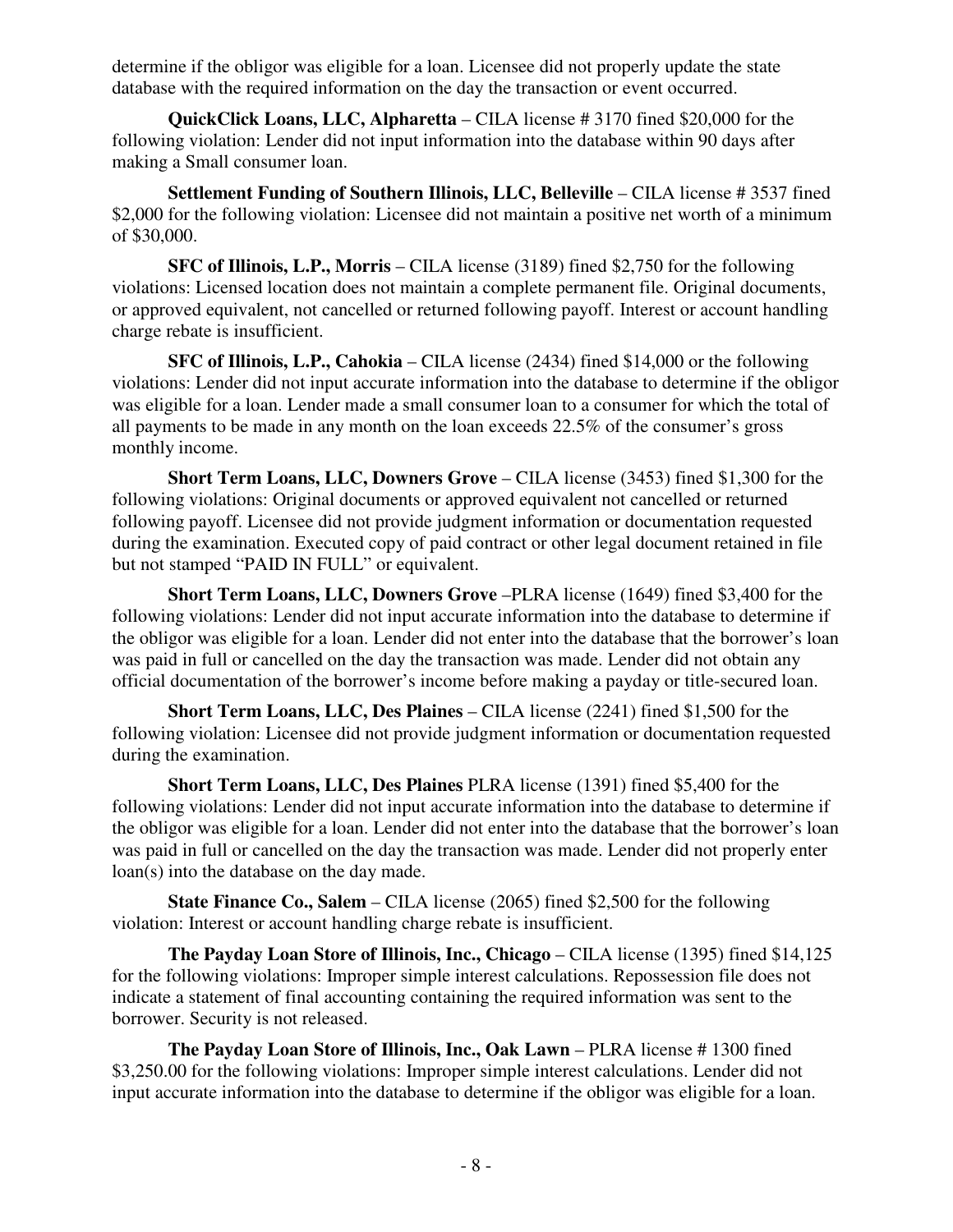Official income documentation was not the required type for a payday loan or was not for income for the 30 days preceding the loan.

**The Payday Loan Store of Illinois, Inc., Plano** – PLRA license # 1332 fined \$1,400 for the following violations: The loan document or other legal instrument contains blanks. Upon receipt of a check from a consumer for a loan, the lender did not immediately stamp the back of the check with an endorsement that states: "This check is being negotiated as part of a loan under the Payday Loan Reform Act". Lender made an installment payday loan exceeding 22.5% of the obligor's gross monthly income or lender made a payday loan exceeding 25% of the obligor's gross monthly income.

 **The Payday Loan Store of Illinois, Inc., Burbank** – PLRA license # 1306 fined \$1,225 for the following violations: The licensed location does not maintain a complete permanent file. The annual percentage rate is not accurately disclosed. The loan document or other legal instrument contains blanks.

 **The Payday Loan Store of Illinois, Inc., Hanover Park**– CILA license # 2817 fined \$10,350 for the following violations: Improper simple interest calculations. Documentation is not in file to indicate lien was released or title returned to borrower on a title-secured loan within 24 hours or 5 days if paid by check. Licensee did not properly update the state database with the required information on the day the transaction or event occurred.

 **The Payday Loan Store of Illinois, Inc., Elgin**– CILA license # 2928 fined \$10,475 for the following violations: Recording fee or closing cost is collected but not paid. Improper simple interest calculations. Licensee did not properly update the state database with the required information on the day the transaction or event occurred.

 **The Payday Loan Store of Illinois, Inc., Calumet Park** – CILA license # 3308 fined \$14,300 for the following violations: Improper simple interest calculations. Original documents or approved equivalent not cancelled or returned following payoff. File does not contain evidence of contract signed or acknowledged by the borrower.

 **TitleMax of Illinois, Inc., Springfield** – CILA license # 3240 fined \$4,200 for the following violations: Licensee did not maintain a positive net worth of a minimum of \$30,000. The licensee is illegally taking the power of attorney. Licensee did not properly update the state database with the required information on the day the transaction or event occurred.

 **TitleMax of Illinois, Inc., Champaign** – CILA license # 3601 fined \$6,825 for the following violations: The licensee is illegally taking the power of attorney. Licensee did not properly update the state database with the required information on the day the transaction or event occurred. Executed copy of paid contract or other legal document retained in file but not stamped "PAID IN FULL" or equivalent.

**U.S. Cash Advance Illinois, L.L.C., Chicago** – PLRA license #1742 fined \$7,000 for the following violations: Lender did not input accurate information into the database to determine if the obligor was eligible for a loan. Lender made an installment payday loan exceeding 22.5% of the obligor's gross monthly income or lender made a payday loan exceeding 25% of the obligor's gross monthly income.

 **United Acceptance, Inc., Smyrna, GA**– sales finance license # 1208 fined \$1,450 for the following violations: The annual percentage rate is not properly disclosed. Interest or account handling charge rebate is insufficient.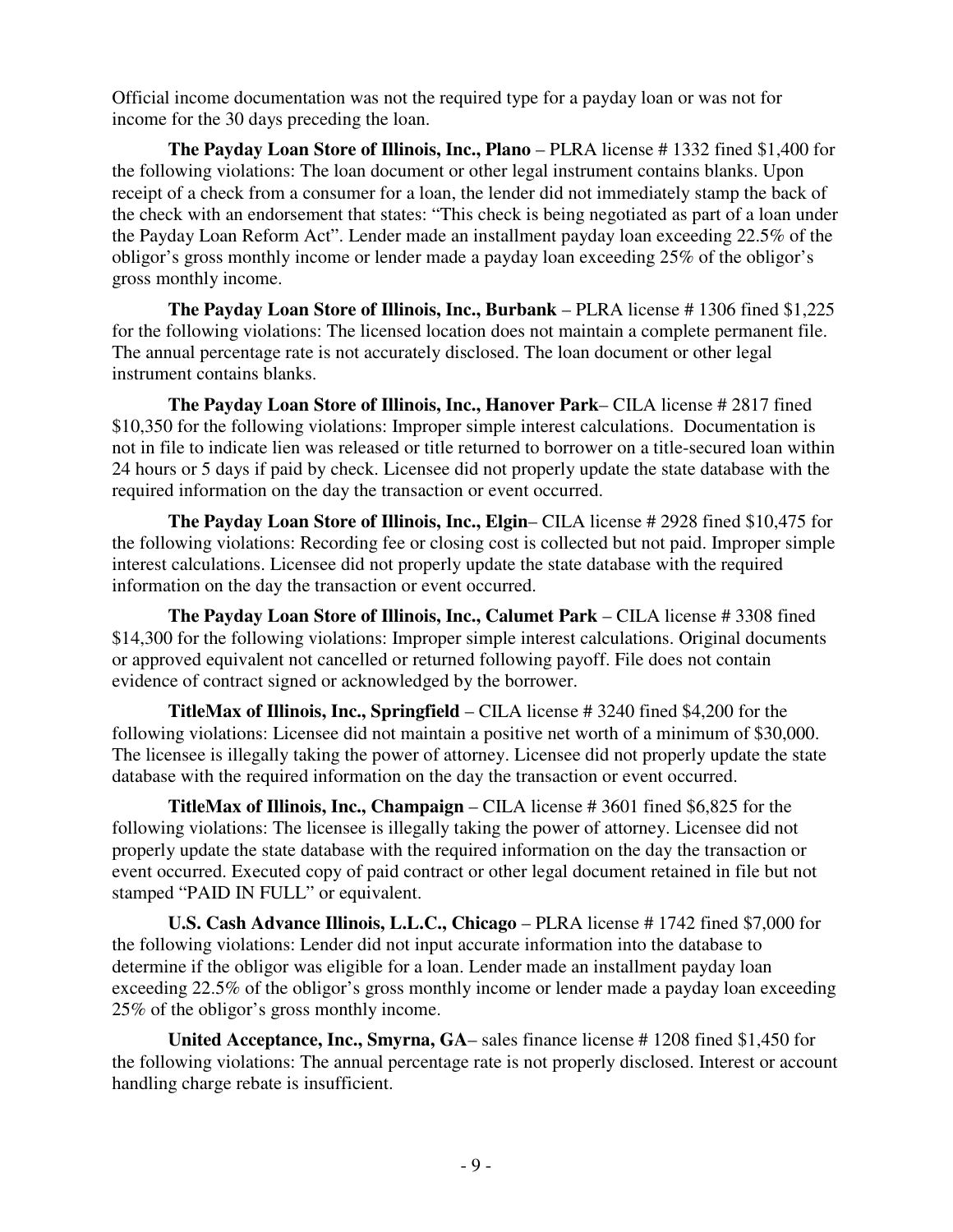**Vericrest Financial, Inc., Oklahoma City, OK** – CILA license (2677) fined \$1,075 for the following violations: The file of original papers for the loan is not properly maintained. A legal instrument taken in connection with the loan does not bear the loan/transaction number. Executed copy of paid contract or other legal document retain in file but not stamped "PAID IN FULL" or equivalent.

 **Vericrest Financial, Inc., Oklahoma City, OK** – CILA/sales finance license (2677) fined \$1,375 for the following violations: The loan document or other legal instrument contains blanks. A legal instrument taken in connection with the loan does not bear the loan/transaction number. Executed copy of paid contract or other legal document retain in file but not stamped "PAID IN FULL" or equivalent.

 **World Finance Corporation of Illinois, Jacksonville** – CILA license (2099) fined \$3,000 for the following violations Lender did not input the accurate information into the database to determine if the obligor was eligible for a loan. Lender did not obtain any official any official documentation of the borrower's income before making a Small consumer loan.

 **World Finance Corporation of Illinois, Maryville** – CILA license (3538) fined \$30,000 for the following violation: Lender did input information into database within 90 days after making a Small consumer loan.

 **World Finance Corporation of Illinois, Rochelle** – CILA license (2978) fined \$2,500 for the following violation: The total monthly account handling fee on the small loan contract exceeds the statutory limit.

 **CareOne Services, Inc., Columbia, MD** – ordered to cease and desist unlicensed debt settlement activity.

 **CSC Logic, Inc, Falls Church, VA** – ordered to cease and desist unlicensed sales finance activity.

 **Netspend Holding, Inc. and Netspend Payment Service, Inc., Austin, TX** – ordered to cease and desist unlicensed TOMA activity.

 **Pelican Personified, Inc., Norcross, GA** – ordered to cease and desist Order unlicensed TOMA activity.

**Skrill USA, Inc., New York, NY** – ordered to cease and desist unlicensed TOMA activity.

 **Square, Inc., San Francisco, CA** – ordered to cease and desist unlicensed TOMA activity.

 **TouchPay Holding, LP, Irving, TX** – ordered to cease and desist unlicensed TOMA activity.

## **Professional Regulation**

### **ACCOUNTANT**

**Steven Garland, DeKalb** – licensed certified public account license (065-011906) placed on probation for three years and fined \$7,500 for holding out as a CPA and performing audits with a non-renewed license.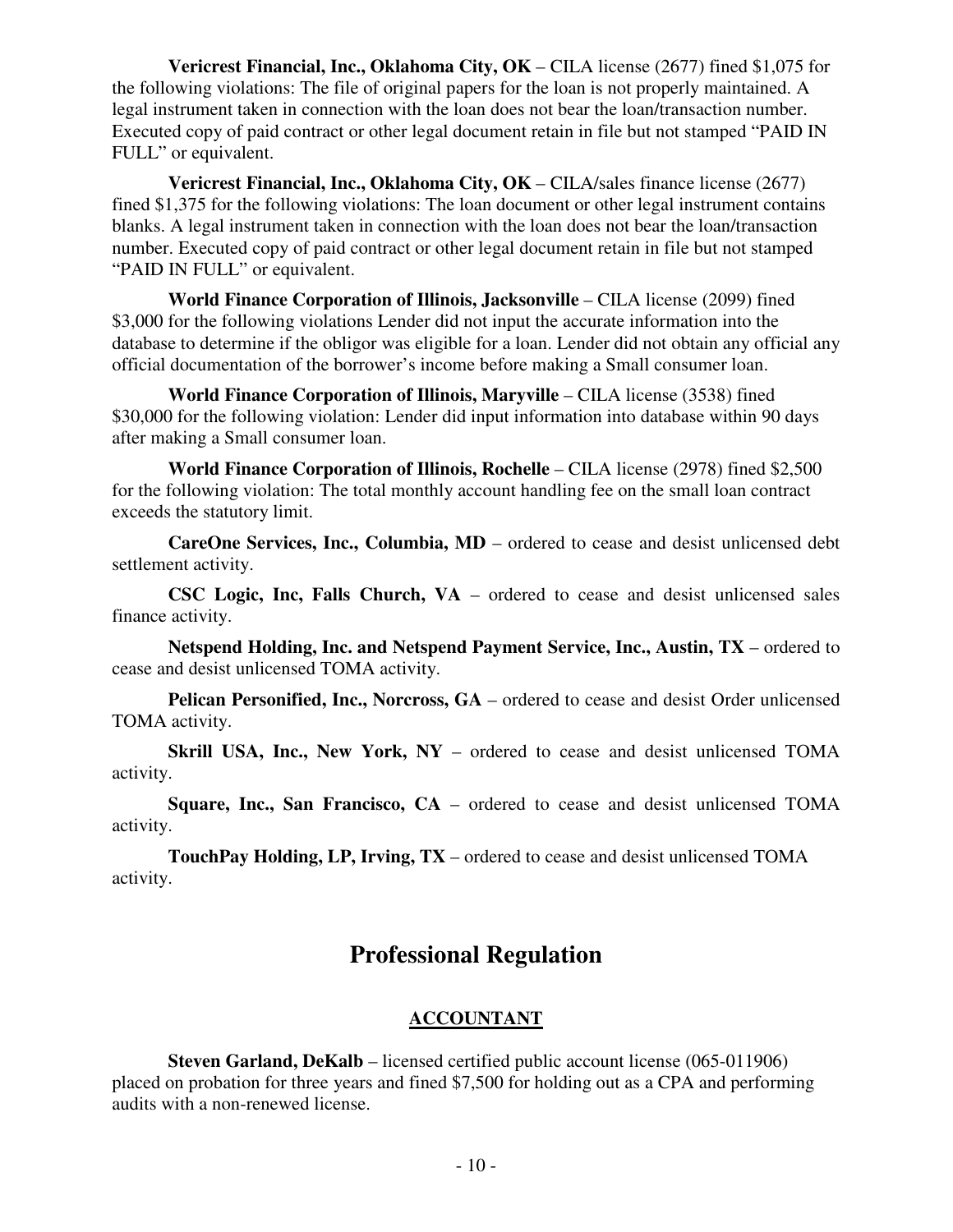**Peter Caminiti, Barrington** – registered certified public accountant license (239- 029625) issued and placed on non-reporting probation for one year after the Attorney Registration & Disciplinary Committee suspended his law license for 90 days.

**David Welter, McHenry** – registered certified public accountant license (239-013255) revoked due to conviction related to the practice of accounting.

#### **APPRAISER**

**David Phillips, St. Louis, MO** – certified general real estate appraiser license (553-001665) fined \$2,000 for aiding and abetting the unlicensed practice of appraisal by co-signing an appraisal performed by an appraiser licensed in another state.

 **George Schwertfeger, Willowbrook** – certified residential real estate appraiser license (556-002997) revoked and fined \$5,000 for developing and communicating an appraisal report that failed to comply with the Uniform Standards of Professional Appraisal Practice.

**Joseph Walsh, Rome** – certified residential real estate appraiser license (556-003361) restored to indefinite probation and fined \$3,000 for practicing on a suspended license.

#### **ARCHITECTS, LAND SURVEYORS, PROFESSIONAL ENGINEERS AND STRUCTURAL ENGINEERS**

 **Robert Chi, Olympia Fields** – structural engineer license (081-003620) reprimanded with additional continuing education requirements for designing a structure in the state of Wisconsin that sustained severe damage after the building caught fire from an electrical wiring short which resulted in a discipline of his Wisconsin license.

**Jacob Reneson, Hopkins, MN** – structural engineer license (081-007332) issued and placed on non-reporting probation for two years based on DWI history.

 **American Fire Training Systems Inc., Lockport** – (unlicensed) ordered to cease and desist unlicensed practice of structural engineering and assessed a \$5,000 civil penalty.

#### **AUCTIONEER**

**Jon Bloomberg, Orion** – auctioneer license (440-000488) revoked for failing to comply with a disciplinary order that required him to pay a \$2,000 fine and submit quarterly compliance reports.

### **BARBER, COSMETOLOGY, ESTHETICS AND NAIL TECHNOLOGY**

 **Eric Davis, Rockford** – barber license (006-064330) issued and indefinitely suspended for a minimum of six months with conditions for restoration based on felony convictions and unprofessional conduct.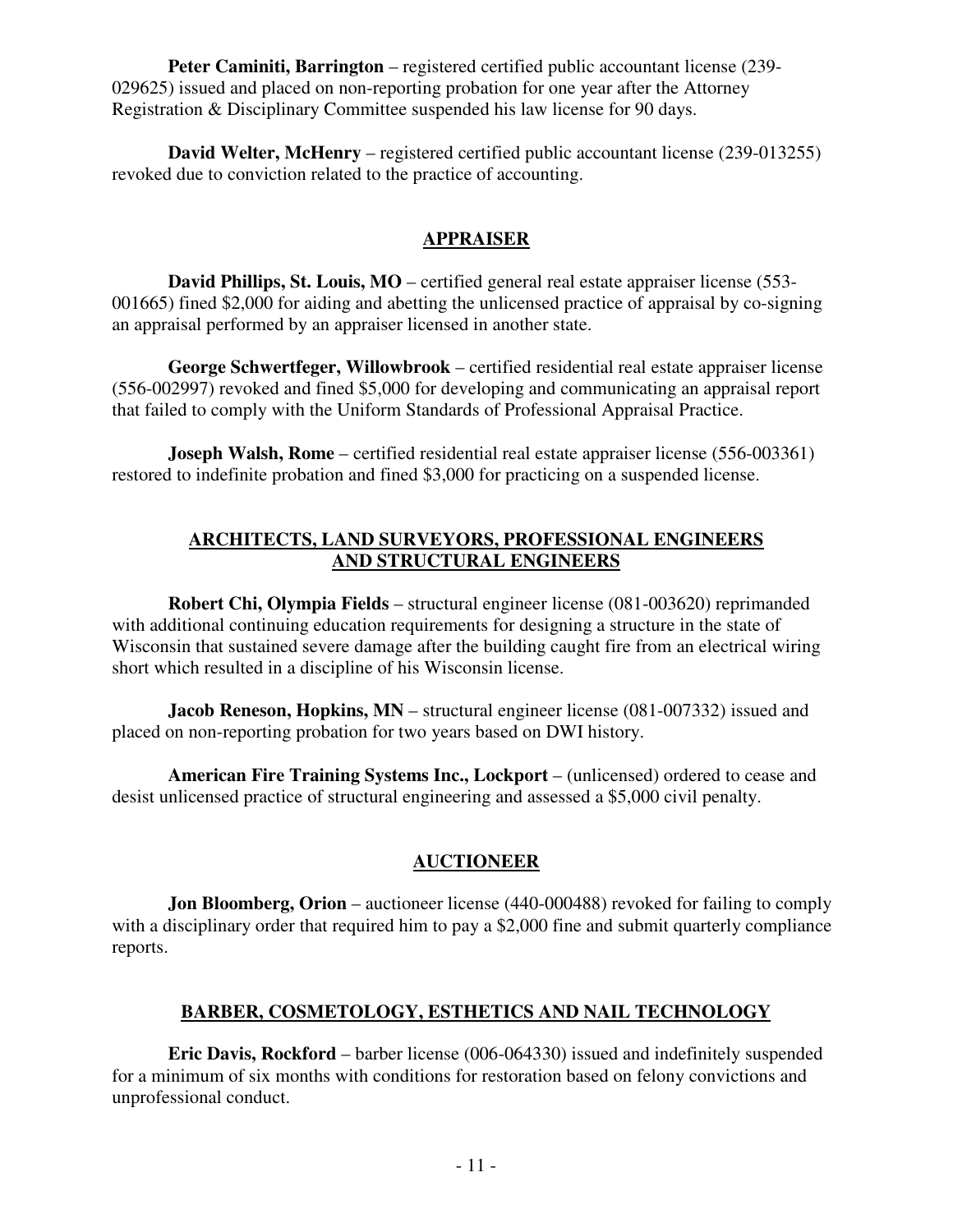**Erik Echevarria, Waukegan** – barber license (006-064329) issued and placed on probation for one year based on criminal convictions and unprofessional conduct.

 **Bradley Favors, Rockford** – barber license (006-064305) issued and placed on probation for one year due to felony conviction and unprofessional conduct.

**Jarimne Freeman, Rockford** – barber license (006-064321) issued and placed on probation for two years based on felony convictions and unprofessional conduct.

 **Carlando Hurt, Hammond, IN** – barber license (006-064320) issued and placed on indefinite probation for a minimum of six months due to a prior criminal conviction.

 **Henry Lear, Zion** – barber license (006-064328) issued and placed on probation for one year based on felony conviction and unprofessional conduct.

 **Elias Montalvo, Waukegan** – barber license (006-064322) issued and placed on probation for one year due to past criminal convictions.

 **David Marshall, Springfield** – barber teacher license (007-000584) issued and placed on probation for one year due to past criminal convictions and fined \$500 for teaching as a barber teacher prior to licensure.

 **Sinine Bennett, Glendale Heights** – cosmetologist license (011-300699) issued and placed on probation for two years based on felony convictions and unprofessional conduct.

 **Latisha Buchanan, Chicago** – cosmetologist license (011-300773) issued and placed on probation for two years based on felony conviction and unprofessional conduct.

 **Nathan Haywood, Chicago** – cosmetologist license (011-300468) issued and placed on probation for two years due to felony conviction and unprofessional conduct.

 **Holly Hibbard, Clinton** – cosmetologist license (011-275904) indefinitely suspended for a minimum of six months based on violation of probation.

 **Vernon Hicks, Marseilles** – cosmetologist license (011-300632) issued and placed on indefinite probation for a minimum of six months due to a prior criminal conviction.

 **Tennille Moore, Cicero** – cosmetologist license (011-275632) indefinitely suspended for being more than 30 days delinquent in the payment of child support.

 **Melissa Parsakis, Belleville** – cosmetologist license (011-278396) indefinitely suspended for a minimum of six months based on violation of probation.

 **Zendra Rials-Parks, Bloomington** – cosmetologist license (011app3240303) to be issued and placed on probation for one year due to prior criminal convictions.

 **Kain Robinson, Melrose Park** – cosmetologist license (011app3192783) to be issued and placed on probation for one year based on felony convictions and unprofessional conduct.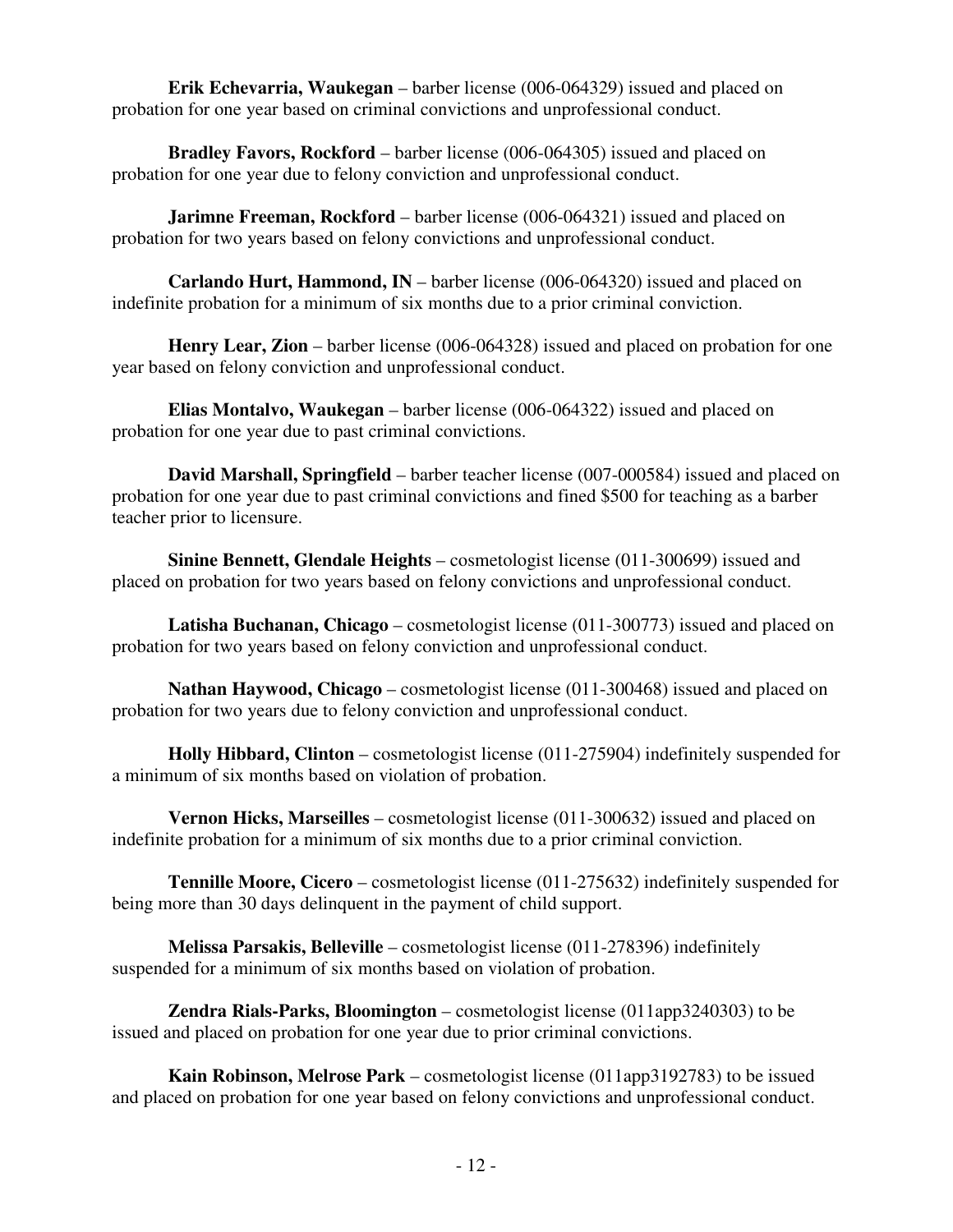**Yehia Yehia, Evanston** – cosmetologist license (011-191540) restored to indefinite probation for a minimum of two years and fined \$3,750; **Yehia & Company Hair Design, Country Club Hills** – salon license (189-002550) restored to indefinite probation to run concurrent with cosmetology probation; **Yehia & Company Hair Design, Inc., Chicago** – salon license (189-002549) placed on indefinite probation to run concurrent with cosmetology probation; and **Yehia & Company Hair Design, Inc., Chicago** – salon license (189-008848) placed on indefinite probation to run concurrent with cosmetology probation based on violation of probation and unprofessional conduct.

 **Susan Ashley, Shiloh** – esthetician license (131-006776) indefinitely suspended for being more than 30 days delinquent in the payment of child support.

 **Jena Thomas, Freeport** – nail technician license (169-024219) issued and placed on indefinite probation for a minimum of two years based on felony conviction and unprofessional conduct.

 **BREAD, Chicago** – salon license (189-014581) reprimanded and fined \$250 based on violation of regulations (salon operated prior to licensure).

 **Pro Nails, Fairview Heights** – nail salon license (189-009290) placed in refuse to renew status for aiding and assisting unlicensed practice and unsanitary conditions.

 **Charles Combs, Chicago** – (unlicensed) ordered to cease and desist the unlicensed practice of cosmetology.

 **Theodore Mackey, Chicago** – (unlicensed) ordered to cease and desist the unlicensed practice of cosmetology.

#### **COLLECTION AGENCY**

 **Coface Collections North America Inc., Kenner, LA** – collection agency license (017- 021718) issued and placed on probation for 18 months due to violation of Act (creditworthiness as required) and sister-state discipline.

 **Credit Line Recovery, Inc., Northbrook** – collection agency license (017-021260) reprimanded and fined \$1,000 based on violation of Act (operated prior to licensure).

#### **DENTAL**

 **Howard Lichenstein, Worth** – dental license (019-018134), controlled substance license (319-007696) and professional service corporation registration (060-010253) permanently revoked because he was convicted of a criminal act that requires registration under the Sex Offender Registration Act.

 **William McSweeney, Elk Grove Village** – dental license (019-014109) reprimanded, required to take eight hours of additional continuing education hours and fined \$1,000 after he performed several substandard root canal therapies and had poor recordkeeping.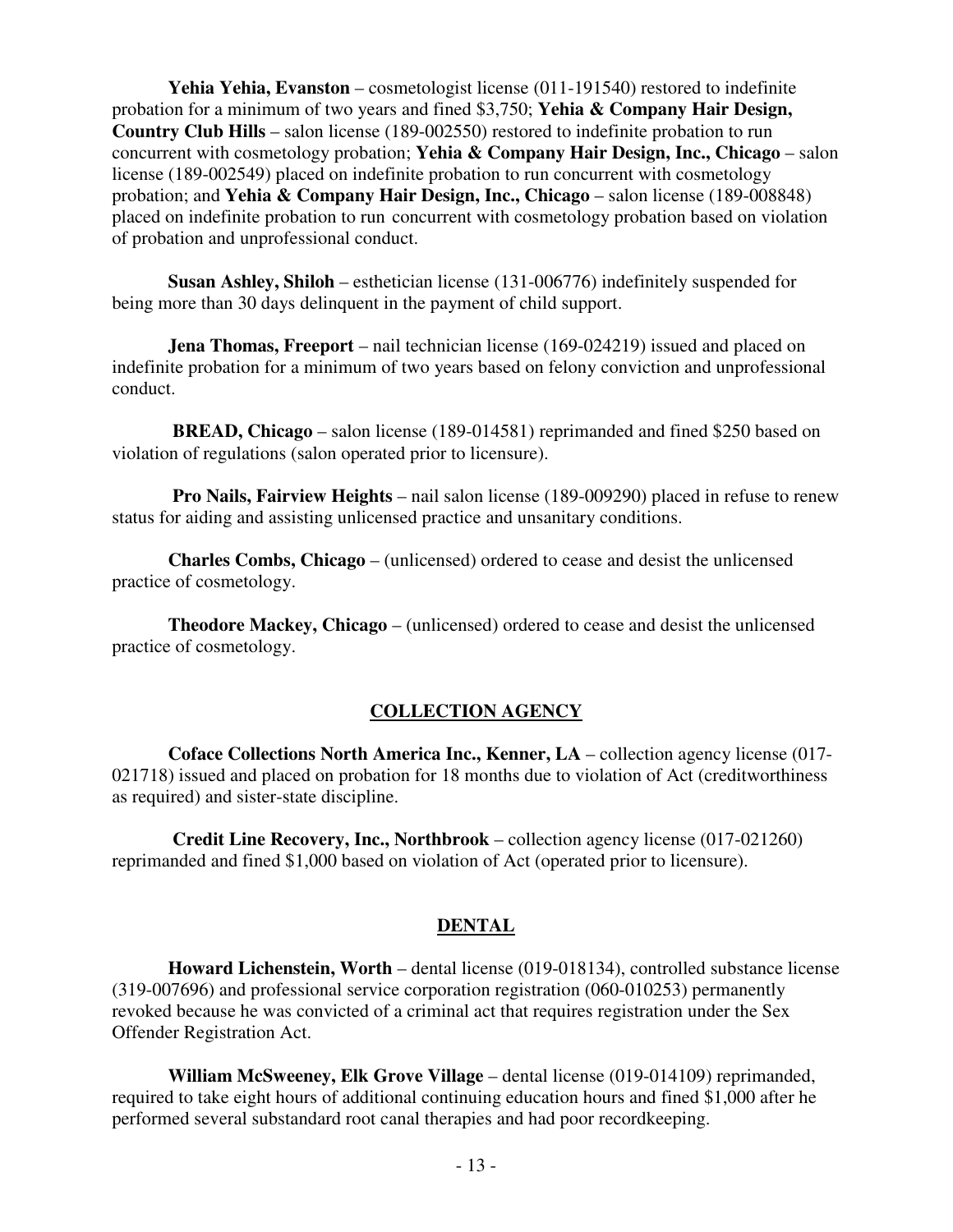**Diane Meyer, Downers Grove** – dental license (019-022931) revoked and fined \$10,000 and controlled substance license (319-011875) revoked for violation of the Dental Practice Act.

 **Terance Prevendar, Glenview** – dental license (019-013432) and controlled substance license (319-003642) temporarily suspended for engaging in dishonorable, unethical, or unprofessional conduct of a character likely to deceive, defraud, or harm the public.

#### **DETECTIVE, ALARM, SECURITY, FINGERPRINT VENDOR AND LOCKSMITH**

The following individuals' permanent employee registration cards were indefinitely suspended for being more than 30 days delinquent in the payment of child support:

 **Bridgett Best, Carpentersville** – permanent employee registration card (129-362171) issued and placed on probation for one year for failure to disclose criminal

 **Anthony Bowen, Rockford** – permanent employee registration card (129-275820) restored to indefinite probation for a minimum of one year and effective upon payment of fees and filing of forms.

**Jasmine Brame, Chicago** – permanent employee registration card (129-362662) issued and placed on probation for three years due to criminal conviction.

 **Steven Brown, Chicago** – permanent employee registration card (129-362176) issued and placed on probation for one year due to criminal conviction.

 **Alejandro Cancel , Chicago** – permanent employee registration card (129-313886) reprimanded and firearm control card okay to issue for failing to report arrest and conviction.

 **Julian Carrero, Chicago** – permanent employee registration card (129-362149) issued and placed on probation for two years for failure to disclose criminal conviction.

**Stephanie Carvin, Glenview** – permanent employee registration card (129-362669) issued and placed on probation for one year for failure to disclose criminal conviction.

 **David Cook-Bey, Chicago** – permanent employee registration card (129-362164) issued and placed on probation for three years due to criminal conviction.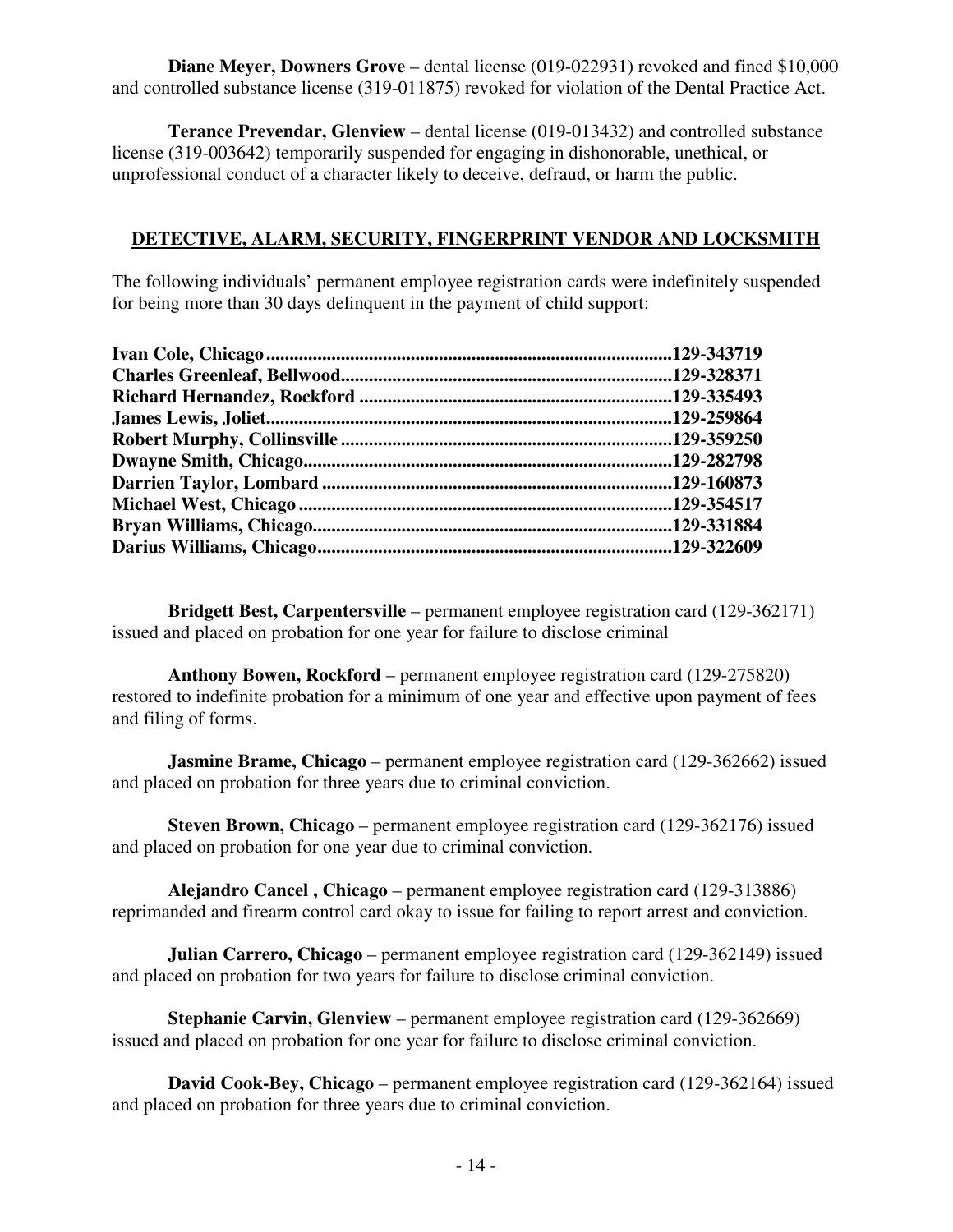**John Coyle, Rockford** – permanent employee registration card (129-172489) placed on probation for two years due to criminal conviction.

 **Xeavier Dale, Chicago** – permanent employee registration card (129-247648) placed in refuse to renew status for failure to appear at a Department conference.

 **Michael Dickerson, Lansing** – permanent employee registration card (129-329190) revoked due to Class X felony conviction for solicitation of murder and failure to report arrest and conviction for same.

 **Michael Estrada, Chicago** – permanent employee registration card (129-362157) issued and placed on probation for one year due to criminal conviction.

 **Terrance Hayes, Chicago** – permanent employee registration card (129-220812) placed in refuse to renew status for failure to appear at a Department conference.

**Jermaine Jones, Chicago** – permanent employee registration card (129-362667) issued and placed on probation for three years for failure to disclose criminal conviction.

 **Deidra Jordan, Chicago** – permanent employee registration card (129-362663) issued and placed on probation for one year for failure to disclose criminal conviction.

 **Lisa Krok, Carol Stream** – permanent employee registration card (129-362174) issued and placed on probation for one year due to criminal conviction.

 **Charles Langston, DeKalb** – permanent employee registration card (129-362166) issued and placed on probation for one year due to criminal conviction.

 **Robert Lockhart, Chicago** – permanent employee registration card (129-362163) issued and placed on probation for one year due to criminal conviction.

 **Felice Logan, Chicago** – permanent employee registration card (129-362170) issued and placed on probation for three years for failure to disclose criminal conviction.

 **Maleeya Monroe, Chicago** – permanent employee registration card (129-362658) issued and placed on probation for three years for failure to disclose criminal conviction.

 **Carmelita Montgomery, Chicago** – permanent employee registration card (129- 268205) placed in refuse to renew status for failure to appear at a Department conference.

 **Theodore Nelson, Rock Falls** – permanent employee registration card (129-362070) issued and placed on probation for one year due to criminal conviction.

 **Austin Noble, Washburn** – permanent employee registration card (129-362924) issued and placed on probation for one year for failure to disclose criminal conviction.

 **Patrick O'Neal, Chicago** – permanent employee registration card (129-362169) issued and placed on probation for one year due to criminal conviction.

 **Keefe Peterson, Chicago** – permanent employee registration card (129-362668) issued and placed on probation for one year due to criminal conviction.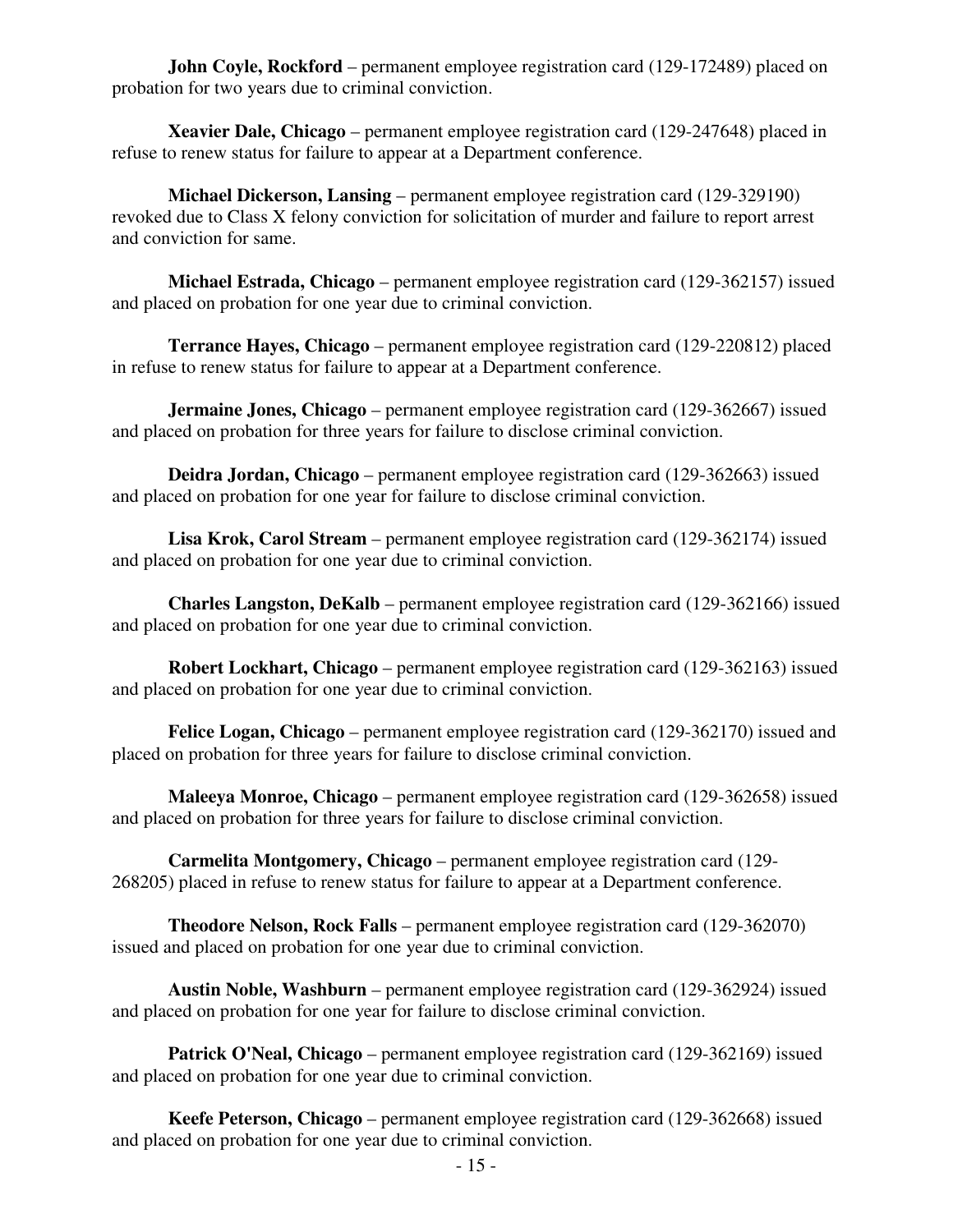**Yabu Phillips, Chicago** – permanent employee registration card (129-362180) issued and placed on probation for two years for failure to disclose criminal conviction.

 **Orlando Romero, Chicago** – permanent employee registration card (129-183878) placed in refuse to renew status for failure to appear at a Department conference.

 **Adrienne Slaughter, Matteson** – permanent employee registration card (129-362660) issued and placed on probation for one year for failure to disclose criminal conviction.

 **Ronald Spraggins, Chicago** – permanent employee registration card (129-362160) issued and placed on probation for one year for failure to disclose criminal conviction.

 **Ronald Stewart, Palos Heights** – permanent employee registration card (129-006644) placed on probation for two years due to criminal conviction.

 **Shamra Stroud, Kankakee** – permanent employee registration card (129-362097) issued and placed on probation for one year for failure to disclose criminal conviction.

 **Erick Taylor, Chicago** – permanent employee registration card (129-220183) indefinitely suspended for failure to timely report arrest for multiple felonies, namely; possession with intent to deliver 500 grams or more of cocaine, 8 counts of possession with intent to deliver 5 kilograms or more of cocaine; conspiracy to distribute controlled substance; selling firearms to felons, fugitives, and addicts; importing/manufacturing firearms, violent crime/drugs/machine gun.

 **Albert Torres, Creve Coeur** – permanent employee registration card (129-249411) placed in refuse to renew status for failure to appear at a Department conference.

 **Alexander Webb, Chicago** – permanent employee registration card (129-347676) placed in refuse to renew status for failure to appear at a Department conference.

 **Monica White, Chicago** – permanent employee registration card (129-362659) issued and placed on probation for two years due to criminal conviction.

 **Jarrell Williams, Chicago** – permanent employee registration card (129-362178) issued and placed on probation for two years due to criminal conviction.

 **Terence Foshee, Chicago** – firearm control card (229-075402) issued and placed on non-reporting probation for two years due to misdemeanor conviction.

### **DIETETIC & NUTRITION**

**Sherry Belcher, Chicago** – (unlicensed) ordered to cease and desist unlicensed practice of providing nutritional services and assessed a \$1,000 civil penalty.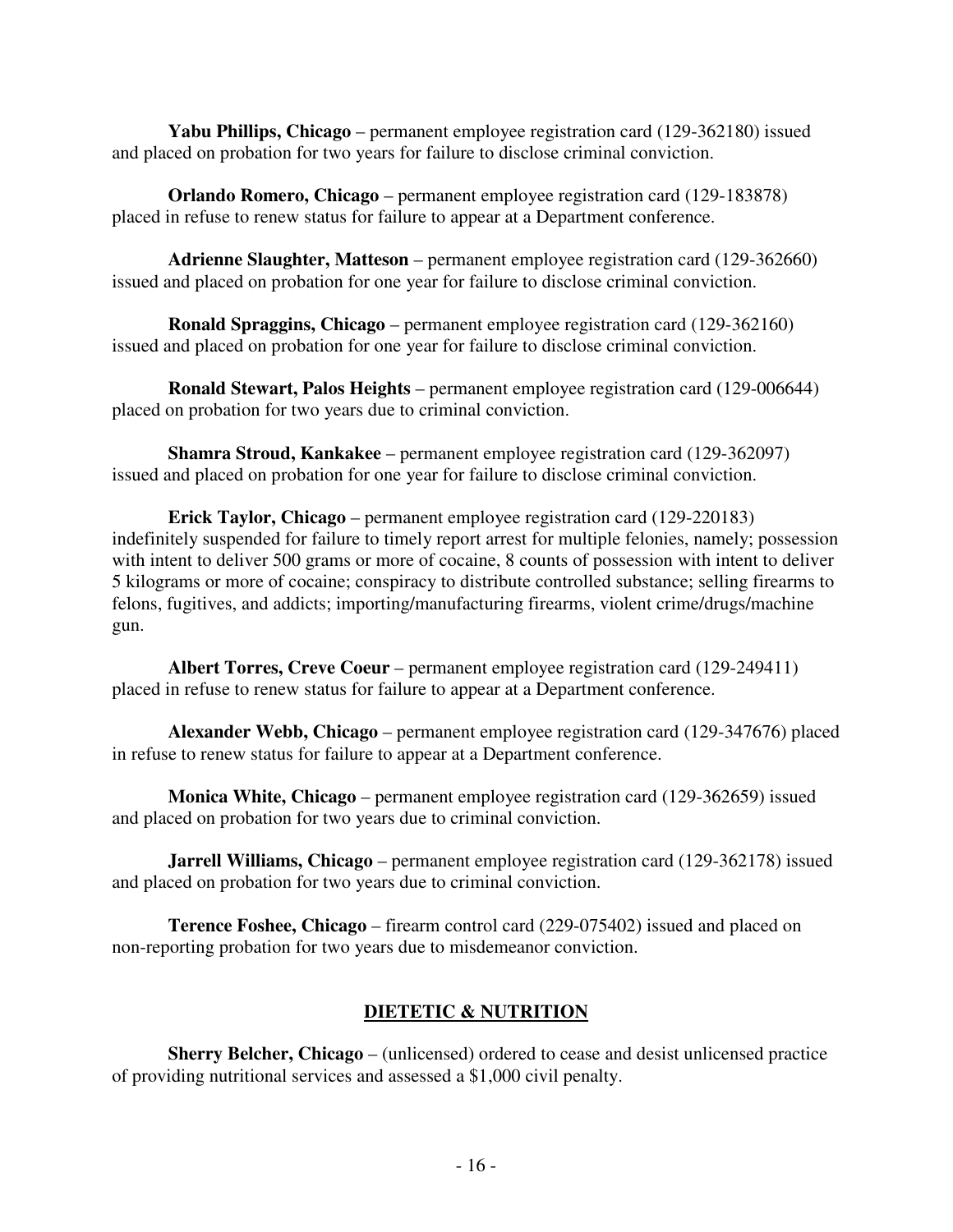#### **FUNERAL DIRECTORS & EMBALMERS**

 **Jason Kepouros, Palos Heights** – funeral director and embalmer license (034-015873) indefinitely suspended for a minimum of six months for failure to send certified death certificates that were paid for on or around May 1, 2011 and on or around May17, 2011.

**Jason Maus, Peru** – funeral director and embalmer license (034-016252) reprimanded with continuing education requirements and fined \$1,462.50 for failure to complete adequate continuing education units.

#### **HOME INSPECTOR**

 **Charles Chamberlain, McHenry** – (unlicensed) ordered to cease and desist performing unlicensed home inspections and assessed a \$1,000 civil penalty.

### **MASSAGE THERAPY**

 **Jorge Reyes, Chicago** – massage therapist license (227-015250) issued and placed on non-reporting probation for two years based on prior criminal history.

 **Mr. John's School of Cosmetology, Esthetics, and Nails, Decatur** – (unlicensed) ordered to cease and desist engaging in or facilitating the unlicensed practice of massage therapy and assessed a \$2,500 civil penalty based on having provided training and techniques within the realm of massage therapy and facilitated the unlicensed practice of massage therapy.

### **MEDICAL**

**Omar Ali, Peoria** – physician and surgeon license (036-111040) reprimanded and fined \$1,000 after provided several prescriptions to a co-worker without establishing medical records.

 **Rakesh Anand, Tinley Park** – physician and surgeon license (036-073970) and controlled substance licenses (336-037522 & 336-037523) temporarily suspended due to respondent pleaded guilty to federal charges related to conspiracy to improperly distribute weight loss controlled substances in numerous clinics located in Illinois and Indiana.

 **Daniel Bommelje, Mattoon** – physician and surgeon license (036-093246) reprimanded and fined \$500 for failure to timely diagnose sepsis in one of his ER patients.

 **Larry De Pedro, Danville** – physician and surgeon license (036-116088) reprimanded and fined \$2,000 due to improper prescribing of non-controlled substances.

 **Lara Dennis, Springfield** – physician and surgeon license (036-109401) placed on indefinite probation for a minimum of two years due to self-prescribing controlled substances for personal use as well as prescribing medications to one co-worker without maintaining medical records.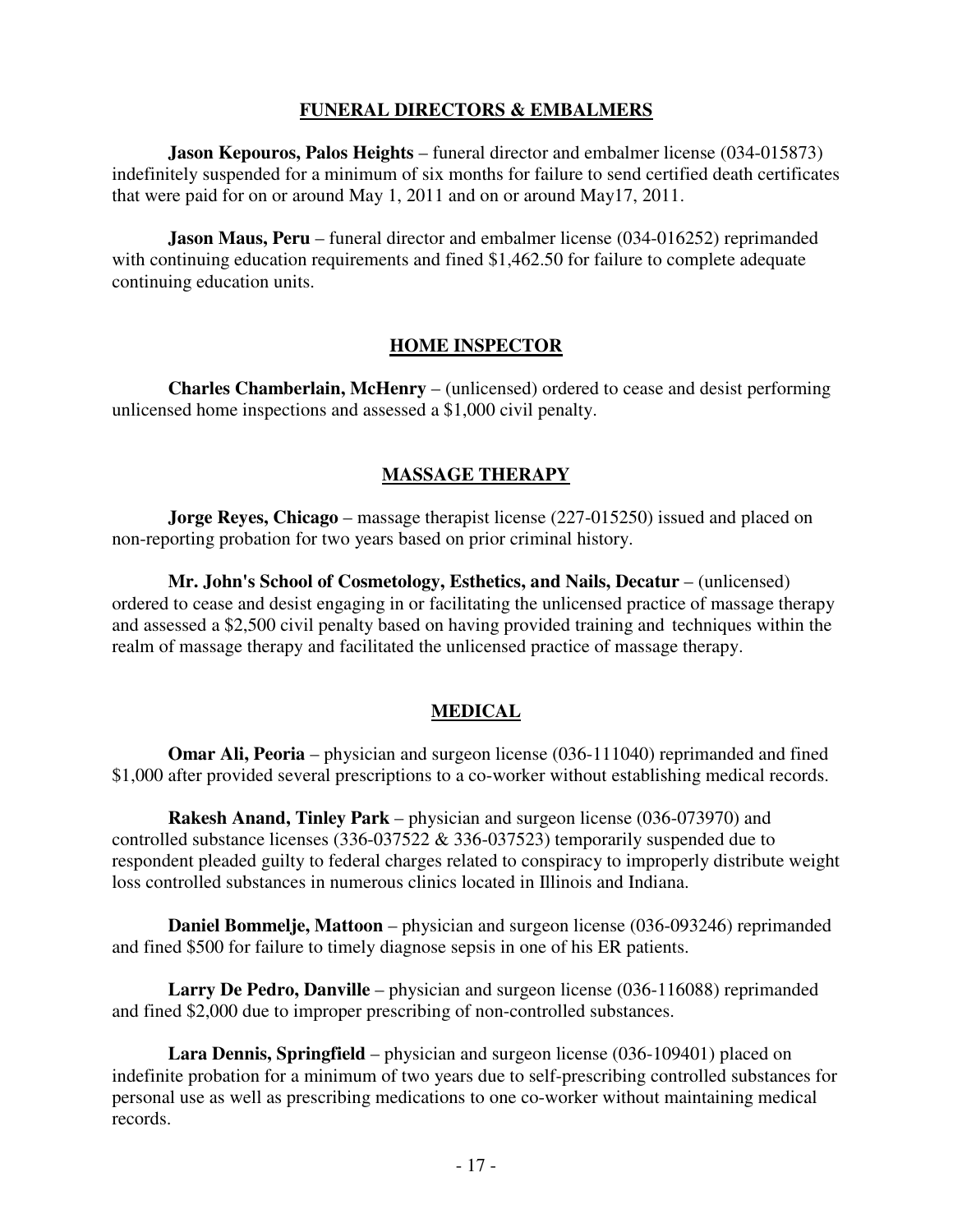**Steven Hattori, Warrenville** – physician and surgeon license (036-066847) placed on probation for 18 months and fined \$1,000 for prescribing medications to a patient of his practice without taking into considerations all the drug interactions and potential side effects and warning signs of addiction.

**Donald Hennessy, Menomonee Falls, WI** – physician and surgeon license (036-066606) reprimanded for prior discipline by the state of Wisconsin.

 **Charlotte Hovey, Oak Park** – physician and surgeon license (036-057665) indefinitely suspended for a minimum of 12 months for failure to comply with the terms and conditions of an agreement with the Department.

**Naiyer Imam, Roanoke, VA** – physician and surgeon license (036-110490) reprimanded for prior discipline by the state of North Carolina.

 **Vernon Klinefelter, Taylorville** – physician and surgeon license (036-068378) and controlled substance license (336-032439) temporarily suspended based on respondent is unable to practice medicine with reasonable judgment, skill or safety due to mental illness or disability.

 **William Kolbusz, Downers Grove** – physician and surgeon license (036-052007) automatically, indefinitely suspended for a minimum of 12 months and controlled substance license (336-016950) surrendered after he consumed alcohol in violation of the terms and conditions of his Care, Counseling and Treatment Agreement with the Department.

 **Raymond Krzyzaniak, Mt. Pleasant, SC** – physician and surgeon license (036-077000) reprimanded for prior discipline by the state of North Carolina.

 **Bruce Levy, Glencoe** – physician and surgeon license (036app3266930) to be issued and placed on indefinite probation for a minimum of three years based on disciplinary action by the Tennessee Board of Medical Examiners.

 **Craig Maskil, Mt. Vernon** – physician and surgeon license (036-110848) placed on indefinite probation for a minimum of two years after his clinical privileges were suspended at Marion VA Hospital.

 **Dinesh Saraiya, Tinley Park** – physician and surgeon license (036-051785) and controlled substance licenses (336-016703, 336-075172, 336-075199) temporarily suspended due to respondent pled guilty to federal charges related to conspiracy to improperly distribute weight loss controlled substances in Illinois and Indiana.

**Mohammad Sirajullah, Palmdale, CA** – physician and surgeon license (036-050942) reprimanded for prior discipline by the state of California.

 **David Skillrud, Morton** – physician and surgeon license (036-070507) reprimanded and fined \$15,000 after failed to adequately supervise APRN with whom he had a collaborative agreement.

 **Susan Slyder, Carrier Mills** – physician and surgeon license (036-072631) and controlled substance license (336-036305) indefinitely suspended for a minimum of one year for prescribing controlled substances to herself and family members, failing to keep medical records and voluntarily surrendering her Drug Enforcement Administration Certificate of Registration.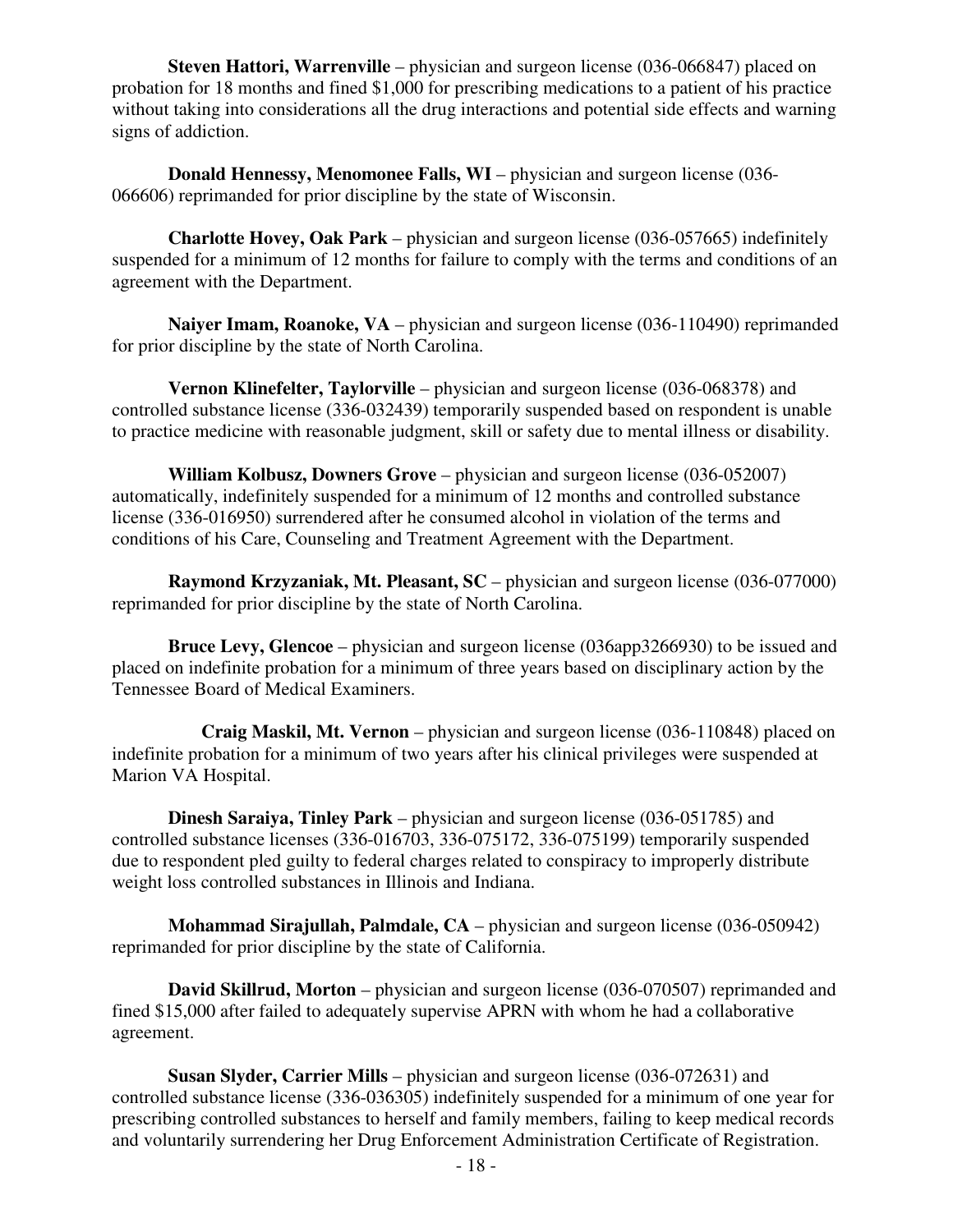**Paul Volkman, Terre Haute, IN** – physician and surgeon license (036-052098) revoked after he was convicted of 18 felonies and following the permanent revocation of his Ohio medical license.

 **David Luyando, Orland Park** – chiropractic license (038-006678) suspended for being more than 30 days delinquent in the payment of child support.

 **Sean Rondeau, Jacksonville** – chiropractic license (038-007996) reprimanded and fined \$500 after practiced on a non-renewed license.

**Jason Dulberg, Council Bluffs, IA** – (unlicensed) ordered to cease and desist unlicensed practice of medicine and assessed a \$20,000 civil penalty.

 **Wen Xuan, Wheeling** – (unlicensed) ordered to cease and desist the unlicensed practice of medicine and specifically, cease using the titles M.D. or Medical Doctor and assessed a \$10,000 civil penalty.

### **NURSING**

 **Daniel Armstrong, Olney** – registered nurse license (041-369878) indefinitely suspended for a minimum of one year for diversion of controlled substances.

 **Laurie Behrendt, Antioch** – registered nurse license (041-318826) indefinitely suspended for a minimum of three months for diversion of controlled substances.

 **Robert Cannon, Chicago** – registered nurse license (041-162036) placed in refuse to renew status due to a sister-state discipline.

 **Ashley Cates, Huffman, TX** – registered nurse license (041-340573) placed on indefinite probation after being disciplined by the state of Texas.

 **Teresa Cox, Fort Myers, FL** – registered nurse license (041-274110) placed in refuse to renew status due to sister-state disciplines.

 **Kerri Donahue, Wedron** – registered nurse license (041-238821) restored to indefinite probation with work conditions for a minimum of three years and effective upon payment of fees, filing of forms and completion of continuing education.

 **Randi Gray, Galesburg** – registered nurse license (041-387873) automatically and indefinitely suspended for a minimum of 12 months after she failed to comply with the terms and conditions of an Agreement.

**Joy Hobbs, Steger** – registered nurse license (041-298563) indefinitely suspended for a minimum of one year for diversion of controlled substances and testing positive for marijuana.

 **Joanne Hofstra, Palos Heights** – registered nurse license (041-169321) reprimanded for failure to properly identify that a controlled substance proof of use sheet was a duplicate copy.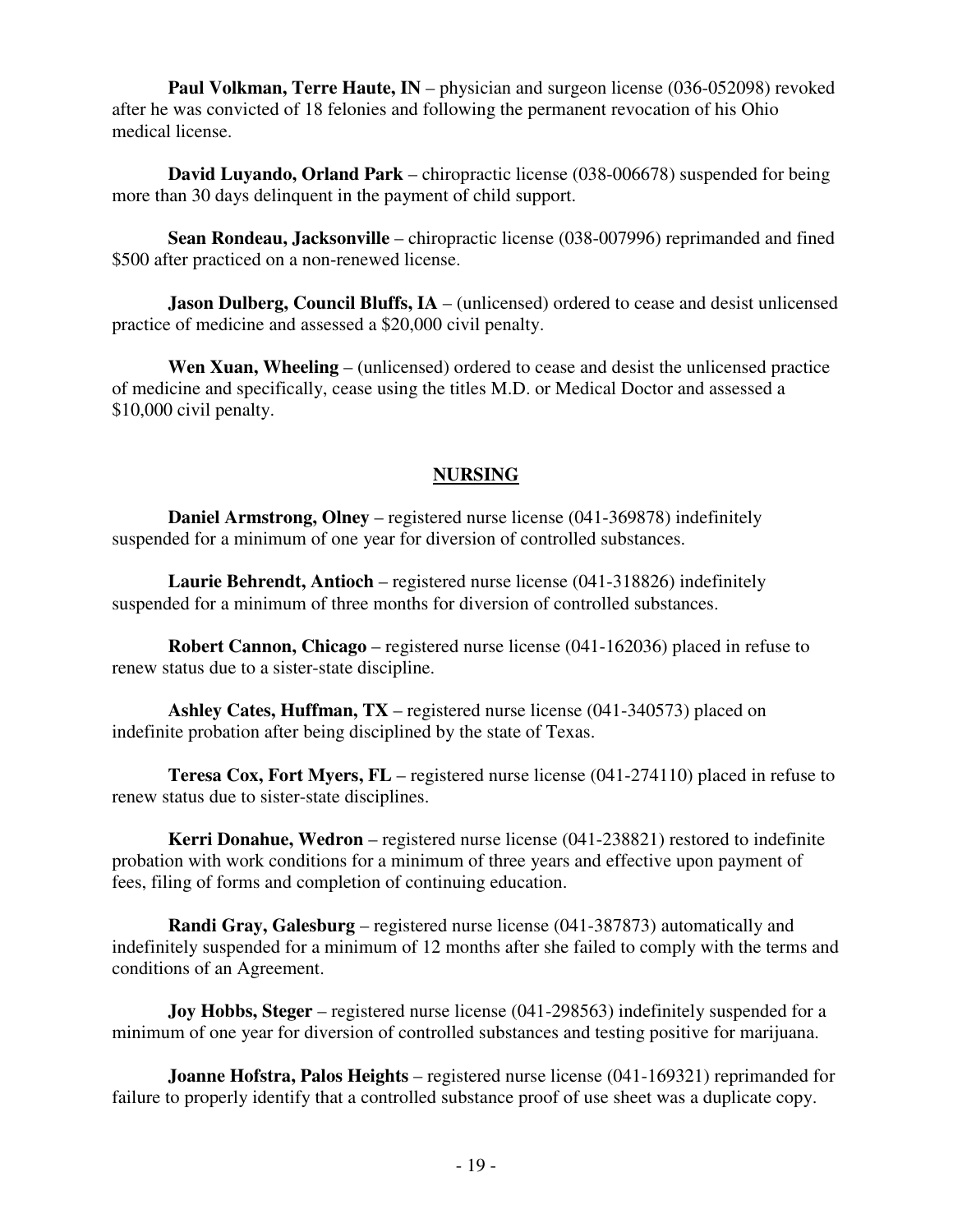**Daniel Keesling, Middleton, IN** – registered nurse license (041-397407) placed in refuse to renew status for diversion of controlled substances.

**Saida Magana, Cicero** – registered nurse license (041-408445) issued with reprimand and fined \$500 for criminal misdemeanor convictions during years 2008-2010.

**Andrea Notz, Steger** – registered nurse license (041-362194) indefinitely suspended for a minimum of one year for failure to chart the withdrawal of controlled substances.

**Tammy Scaramuzzo, Lockport** – registered nurse license (041-327662) placed in refuse to renew status for failure to comply with the terms and conditions of a Consent Order dated February 2, 2012 and for failure to respond to the Department's certified non-compliance letter which certification was signed by the Respondent and returned to the Department on August 13, 2012.

**Jennifer Schiller, Chicago** – registered nurse license (041-347384) automatically and indefinitely suspended for a minimum of 12 months because she failed to comply with any of the terms and conditions of a Care, Counseling and Treatment Agreement.

**Chad Smith, Canton** – registered nurse license (041-334596) restored to indefinite probation for a minimum of three years.

**Marla Smith, Dunlap** – registered nurse license (041-370167) reprimanded for failure to follow newly implemented charting system.

**Pamela Templeton, Bluegrass, IA** – registered nurse license (041-408446) issued with reprimand as a result of prior disciplines imposed by the Iowa State Board of Nursing in 2003 and 2007.

**Julie Wojciechowski, Round Lake Park** – registered nurse license (041-356773) restored to indefinite probation for a minimum of three years and effective upon payment of fees and filing of forms.

**Karen Yerger, Springfield** – registered nurse license (041-408447) issued with reprimand as a result of a prior discipline imposed by the Pennsylvania State Board of Nursing and related criminal felony convictions related to drug possession.

**Bradley Berenger, Galesburg** – licensed practical nurse license (043-087586) suspended for being more than 30 days delinquent in the payment of child support.

**Celia Brimage, Chicago** – licensed practical nurse license (043-086382) placed in refuse to renew status due to a sister-state discipline.

**Crystal Coleman, Divernon** – licensed practical nurse license (043-083083) restored to probation after defaulted on an Illinois educational loan and has now entered into a repayment agreement.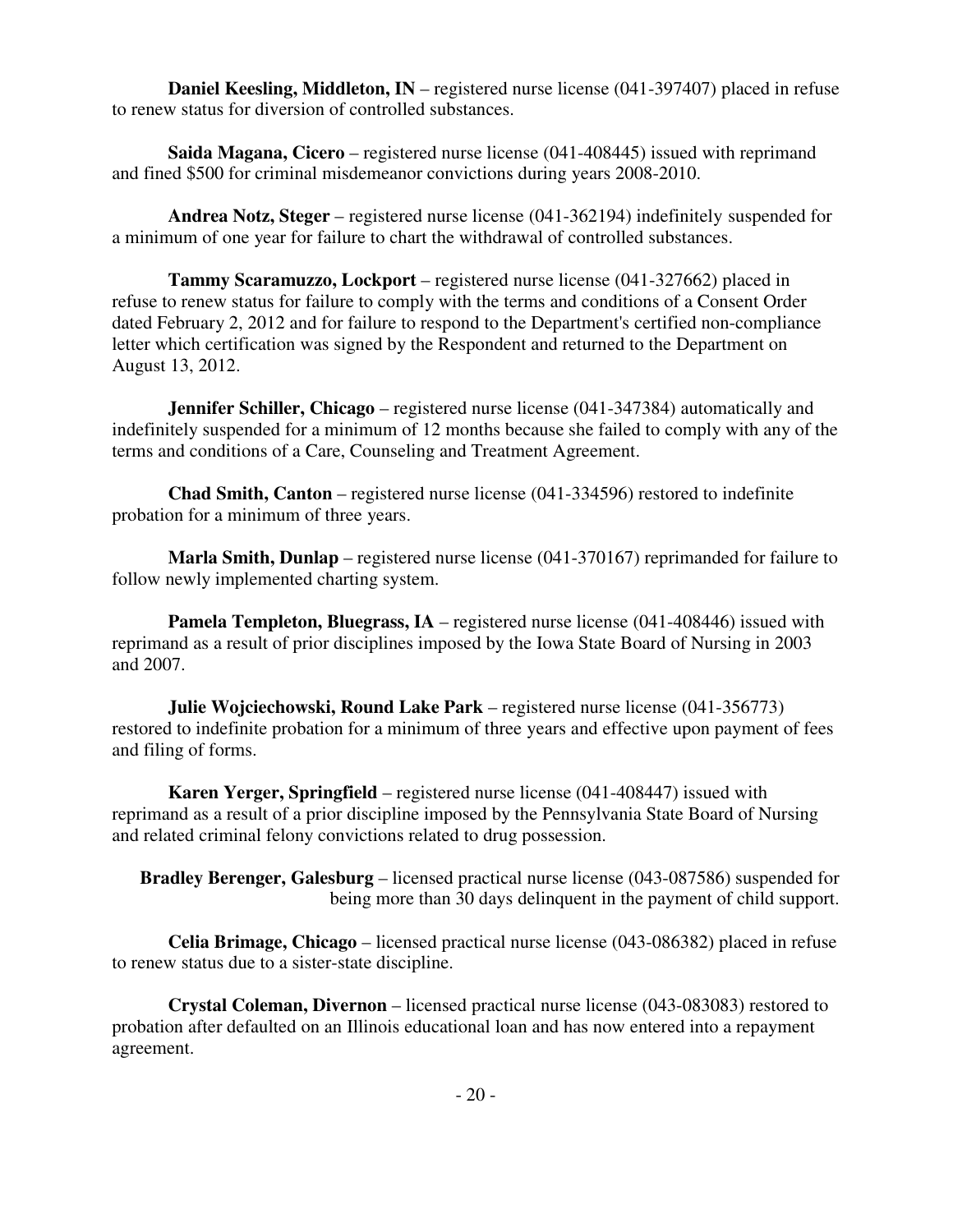**Christine Dela Pena, Roselle** – licensed practical nurse license (043-112850) restored to indefinite probation after defaulted on an Illinois educational loan and has now entered into a repayment program.

 **Adeyemi Jegede, Elk Grove Village** – licensed practical nurse license (043-077964) suspended for being more than 30 days delinquent in the payment of child support.

 **Michael Kimrey, Oak Forest** – licensed practical nurse license (043-108085) suspended for being more than 30 days delinquent in the payment of child support.

 **Eleanore King, Waukegan** – licensed practical nurse license (043-039286) reprimanded and ordered to complete no less than 10 hours of continuing education on the subject of assessments, documentation and emergency response after she failed to follow protocol in assessing and responding to a patient who had fallen.

 **Frances Lee, Robinson** – licensed practical nurse license (043-100764) restored to probation after defaulted on an Illinois educational loan and has now entered into a repayment agreement.

 **Tyrein Loving, Chicago** – licensed practical nurse license (043-110005) placed in refuse to renew status for being more than 30 days delinquent in the payment of child support.

 **Amy Morris, Benton** – licensed practical nurse license (043-109561) restored to indefinite probation after defaulted on an Illinois educational loan and has now entered into a repayment agreement.

 **Teressa Rench, Nokomis** – licensed practical nurse license (043-106476) restored to probation after defaulted on an Illinois educational loan and has now entered into a repayment agreement.

 **Roderick Siwa, Burbank** – licensed practical nurse license (043-100648) restored to probation after defaulted on an Illinois educational loan and has now entered into a repayment agreement.

 **Lisa Smith, Warsaw, IN** – licensed practical nurse license (043-060933) placed in refuse to renew status for a prior discipline of her Arizona practical nurse license.

 **Veola Sumrell, Chicago** – licensed practical nurse license (043-102619) restored to probation after defaulted on an Illinois educational loan and has now entered into a repayment agreement.

**Jesteen Weiler, Rinard** – licensed practical nurse license (043-106380) placed on indefinite probation with work restrictions for a minimum of three years after plead guilty for Unlawful Acquisition of a Controlled Substance.

 **Cynthia Williams, Quincy** – licensed practical nurse license (043-116460) issued with reprimand as a result of a Missouri Nursing Board sister-state discipline, and criminal convictions related to drug possession and assault.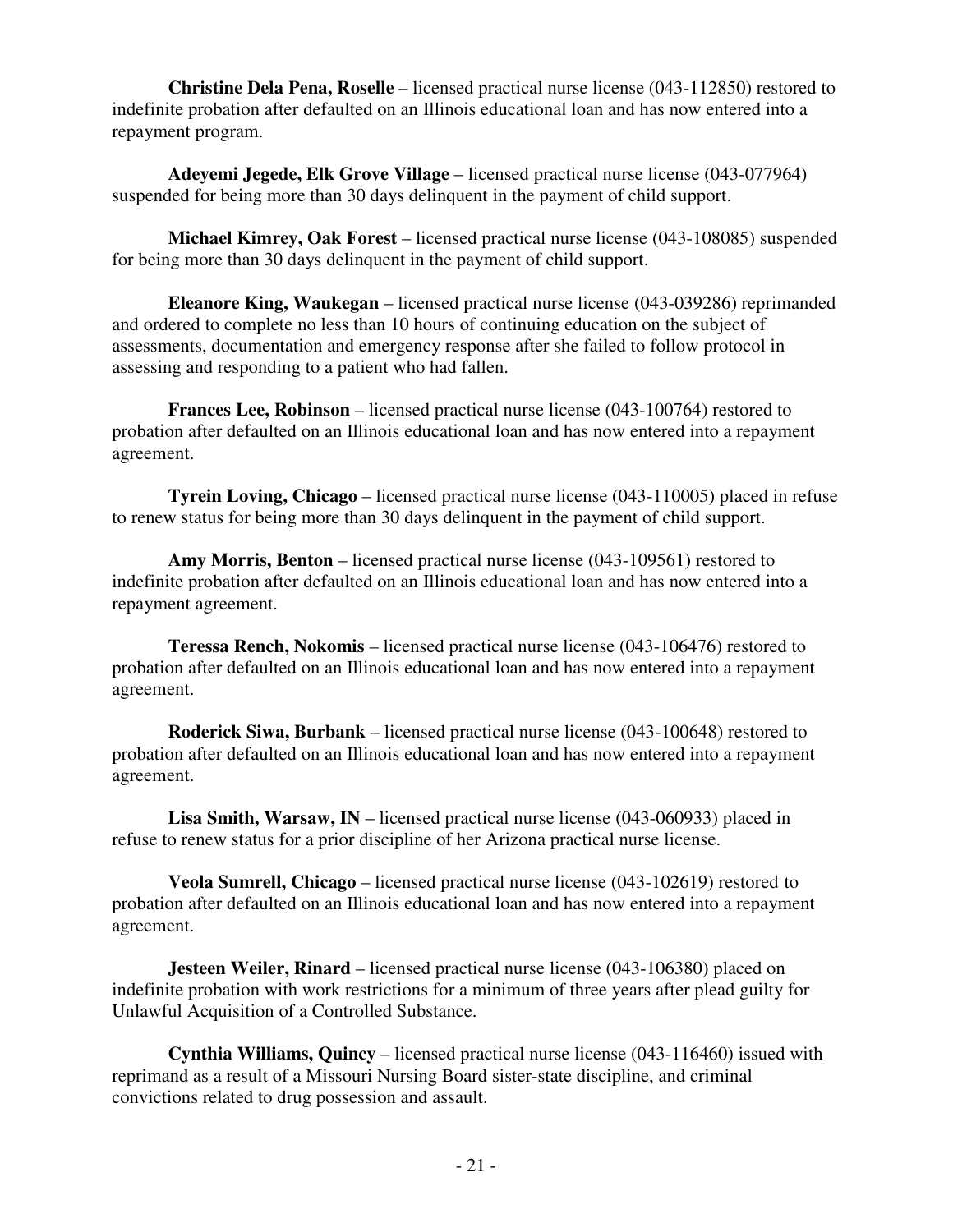#### **OPTOMETRY**

 **David Jackson, Lake Bluff** – optometrist license (046-008452) restored to probation after defaulted on an Illinois educational loan and has now entered into a repayment agreement.

#### **PHARMACY**

**Joseph Campanelli, Iowa City, IA** – pharmacy technician license (049-215369) issued and placed on indefinite probation after disclosed on his application for licensure that his registration as a pharmacist intern in the State of Iowa was issued on probation for his failure to disclose guilty pleas to misdemeanors related to the consumption and/or possession of alcohol.

 **Michael Loiseau, University Park** – pharmacy technician license (049-163147) revoked after he admitted and was subsequently terminated by his employer for diversion of controlled substances and then selling them to individuals without a valid prescription.

 **Gregg Behrend, Louisville, KY** – pharmacist license (051-039615) reprimanded for a prior Kentucky pharmacist license discipline and for failure to report same to the Department.

**John Love, Ashland, KY** – pharmacist license (051-037799) placed in refuse to renew status for his guilty plea to Health Care Fraud and Money Laundering and for the disciplines of his Indiana and Texas pharmacist licenses.

 **Ronald Pales, Highland Park** – pharmacist license (051-027253) reprimanded after information came to the attention of the Department indicating that he was the verifying pharmacist for a prescription where Warfarin was dispensed to a patient instead of the prescribed Ranitidine.

 **Kristina Stark, O'Fallon** – pharmacist license (051-289884) revoked after her Missouri pharmacist license was revoked for failing to abide by the terms of a previous order of the State of Missouri Pharmacy Board.

 **Orsini Pharmaceutical Services, Elk Grove Village** – pharmacy license (054-015292) reprimanded and fined \$2,500 fine after it dispensed an expired IV product to a patient; furthermore, a Department inspection revealed multiple violations of the Illinois Pharmacy Practice Act including controlled substances invoices not separated, stock bottles not labeled with the lot number and expiration date; an expired product found in the automated dispensing machine; pharmacy staff members working without name badges; and controlled substances prescriptions not separated or adequately distinguished.

 **The Medicine Shoppe, Taylorville** – pharmacy license (054-008504) and **Hugo Henry Orlandini Jr., Taylorville** – pharmacist license (051-027775) both placed on indefinite probation and fined \$5,000, owed jointly and severally, after a Department inspection revealed multiple violations of the Illinois Pharmacy Practice Act including a failure to secure Schedule II Controlled Substances, inadequate recordkeeping, and food present in a freezer containing medications. Additionally, an audit revealed shortages and overages.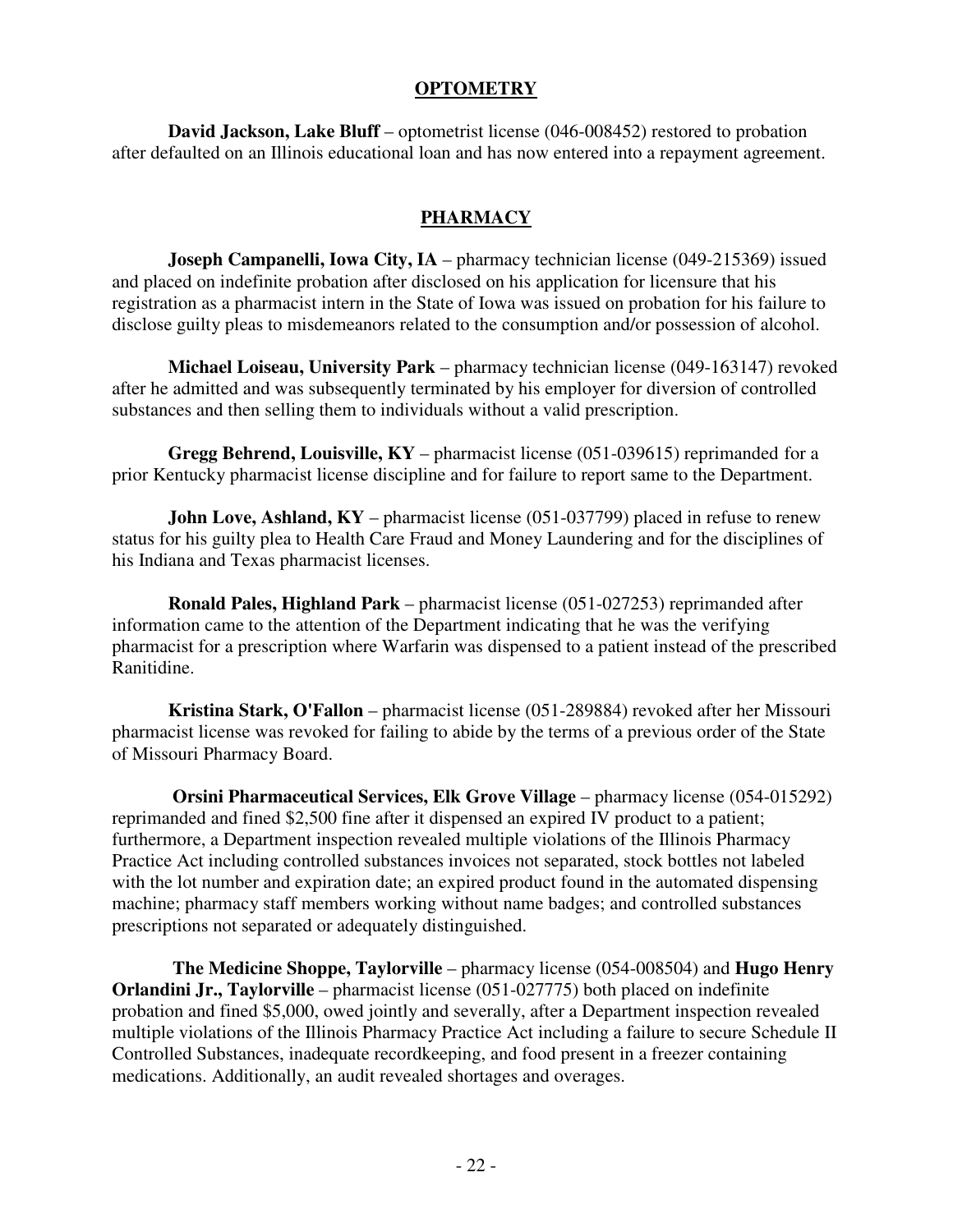#### **PROFESSIONAL BOXING**

**Justin Robbins, Springfield** – mixed martial arts contestant license (002-165843-0016) indefinitely suspended for being more than 30 days delinquent in the payment of child support.

 **Cynthia Tolaymat, Palos Hills** – licensed boxing promoter license (002-1667950007) fined \$250 for failure to provide adequate public safety, by allowing vendors at the time of sale to provide bottled or canned beverages at an event she promoted.

#### **REAL ESTATE**

 **Carolyn Catton, Peoria Heights** – real estate managing broker license (471-002194) suspended for one year with continuing education condition and fined \$10,000 for dual agency violation.

 **Anthony Florentino, Chicago** – real estate broker license (471-015396) reprimanded and fined \$500 and **Montecristo Chicago Properties, Inc., Chicago** – real estate broker corporation license (478-012906) fined \$500 for allegations that they failed to timely remit earnest money and Florentino failed to adequately supervise the operations of Montecristo Chicago Properties, Inc.

**Julian Mendoza, Carpentersville** – real estate managing broker license (471-013859) placed on probation for three years and fined \$5,000 after used another agents' signature on his sales contracts and failed to obtain dual agency authorization in writing.

 **Mark Milos, Kenosha, WI** – real estate broker license (471-017434) issued and then suspended for 90 days for disciplinary action by the state of Wisconsin against his real estate and law licenses in 2011.

 **Mark Nowak, Chicago** – real estate managing broker license (471-011232) reprimanded, required to take classes and fined \$3,000 for failure to deposit earnest money by next business day, received a contract accepted by the owner, obtain a listing agreement signed by the owner, retain documentation of dual agency, and retain transaction file for five years.

 **Bryan Duffy, Chicago** – real estate leasing agent license (473app3253691) to be issued and placed on indefinite probation for a minimum of three years based on criminal convictions in 2005 and 2009.

 **Anthony Navickas, Woodridge** – real estate leasing agent license (473-001728) placed in refuse to renew status for his felony conviction in the U.S. District Court, case number 09-CR-00539.

 **Bruce Stafford, Chicago** – real estate leasing agent license (473app3216816) to be issued and placed on probation for 24 months due to past criminal convictions.

 **Allen Bulmash, Chicago** – real estate broker license (475-109487) placed in refuse to renew status for his felony conviction in the U.S. District Court, case number 09-CR-00539.